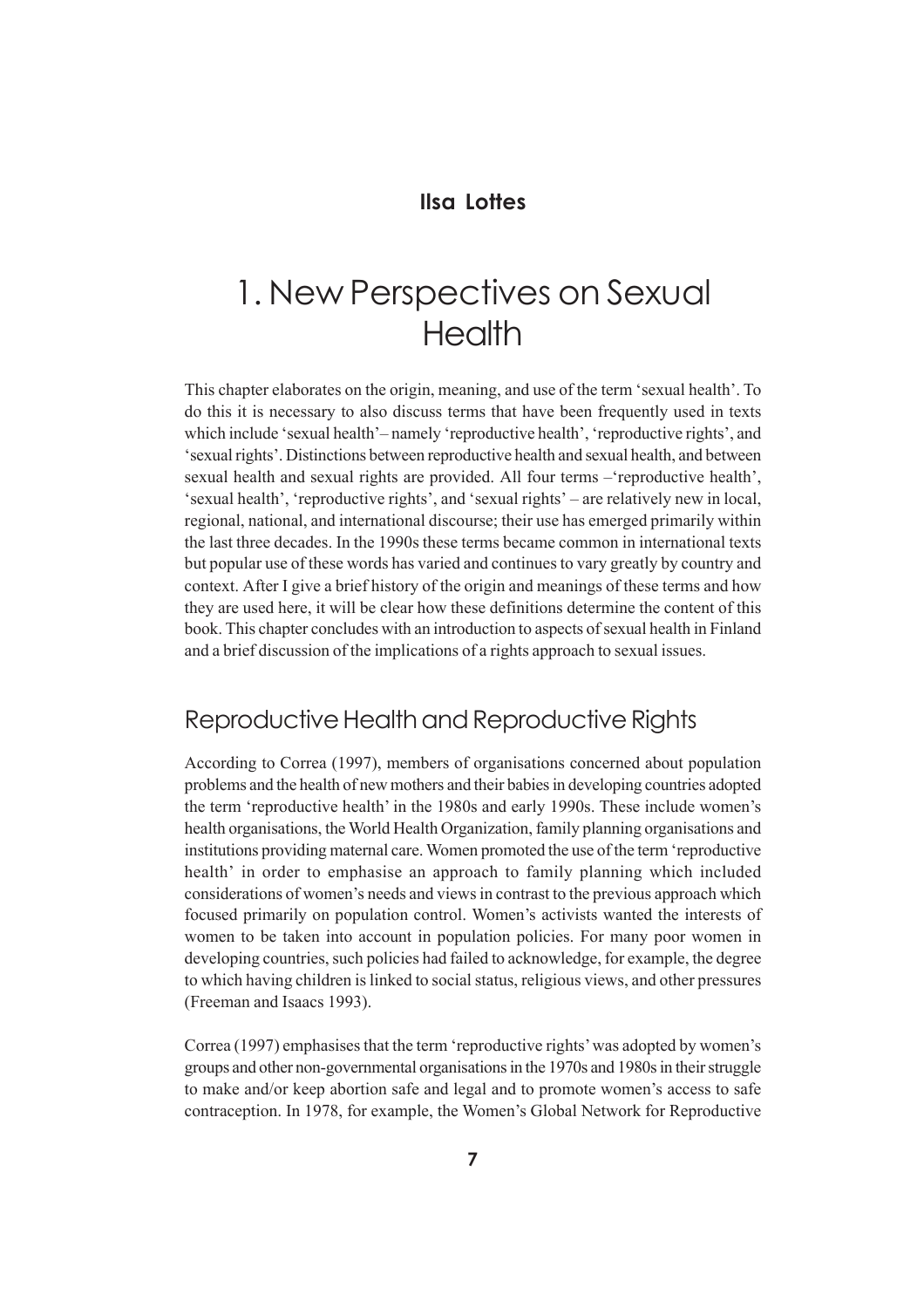Rights (WGNRR) was founded with its headquarters in Amsterdam. This organisation is an autonomous network of groups and individuals in every continent, including 113 countries, working for and supporting reproductive rights for women. According to this network, reproductive rights refer to "women's right to decide whether, when, and how to have children. This means the right and access to: full information about sexuality and reproduction, about reproductive health and health problems ... good quality, comprehensive health services that meet women's needs and are accessible to all women; safe effective contraception and sterilisation; safe, legal abortion; safe women-controlled pregnancy and childbirth; and prevention of and safe, effective treatment for the causes of infertility" (Back cover of each WGNRR Newsletter). Articles in the newsletters typically focus on health problems associated with pregnancy, contraception, and abortion. Nevertheless, because of the overlap of issues relating to both sexuality and reproduction, topics that affect women's sexuality are also covered such as female genital mutilation, prostitution, and sexual abuse and assault.

At the 4th International Women and Health Meeting in Amsterdam in 1984 feminists from various parts of the world agreed that the use of the term 'reproductive rights' would promote their goals of improving the reproductive aspects of women's lives throughout the world. After that conference, numerous books and articles with either the term 'reproductive rights' or 'reproductive choice' in their titles were published (e.g., Boland and Rahman, 1997; Cook and Fathalla, 1996; Correa and Petchesky, 1994; Dixon-Mueller, 1993b; Hardon, Mutua, Kabir and Enngelkes, 1997; Hardon and Hayes, 1997; Hartmann, 1995; Hayes and Hardon, 1996; Rahman and Pine, 1996). At this same time, feminist lawyers joined family planning professionals and human rights activists to place women's reproductive health needs within a human rights and health rights framework (Cook, 1993, 1995; Correa, 1997; Packer, 1996).

Although the term 'reproductive rights' was not used, some of the principles of such rights have been acknowledged in documents of the United Nations, starting with the Teheran Declaration. A document written at the 1968 International Conference on Human Rights in Iran states that parents have the basic human right to decide freely and responsibly on the number and spacing of their children and a right to adequate education and information. These two rights were extended to individuals in the World Population Conference at Bucharest in 1974. The right to 'control one's own body' was first formally accepted by an international meeting in the 1993 United Nations World Conference on Human Rights in Vienna. In addition, in the Vienna Declaration, violence against women was acknowledged as a human rights abuse.

Major advances in the scope of reproductive rights were also achieved at the 1994 International Conference on Population and Development in Cairo and at the 4<sup>th</sup> World Conference on Women in Beijing in 1995. Planners and participants of the Cairo conference shifted the focus from one that had been concerned primarily with population control to one that made the well-being of individuals and their rights a priority for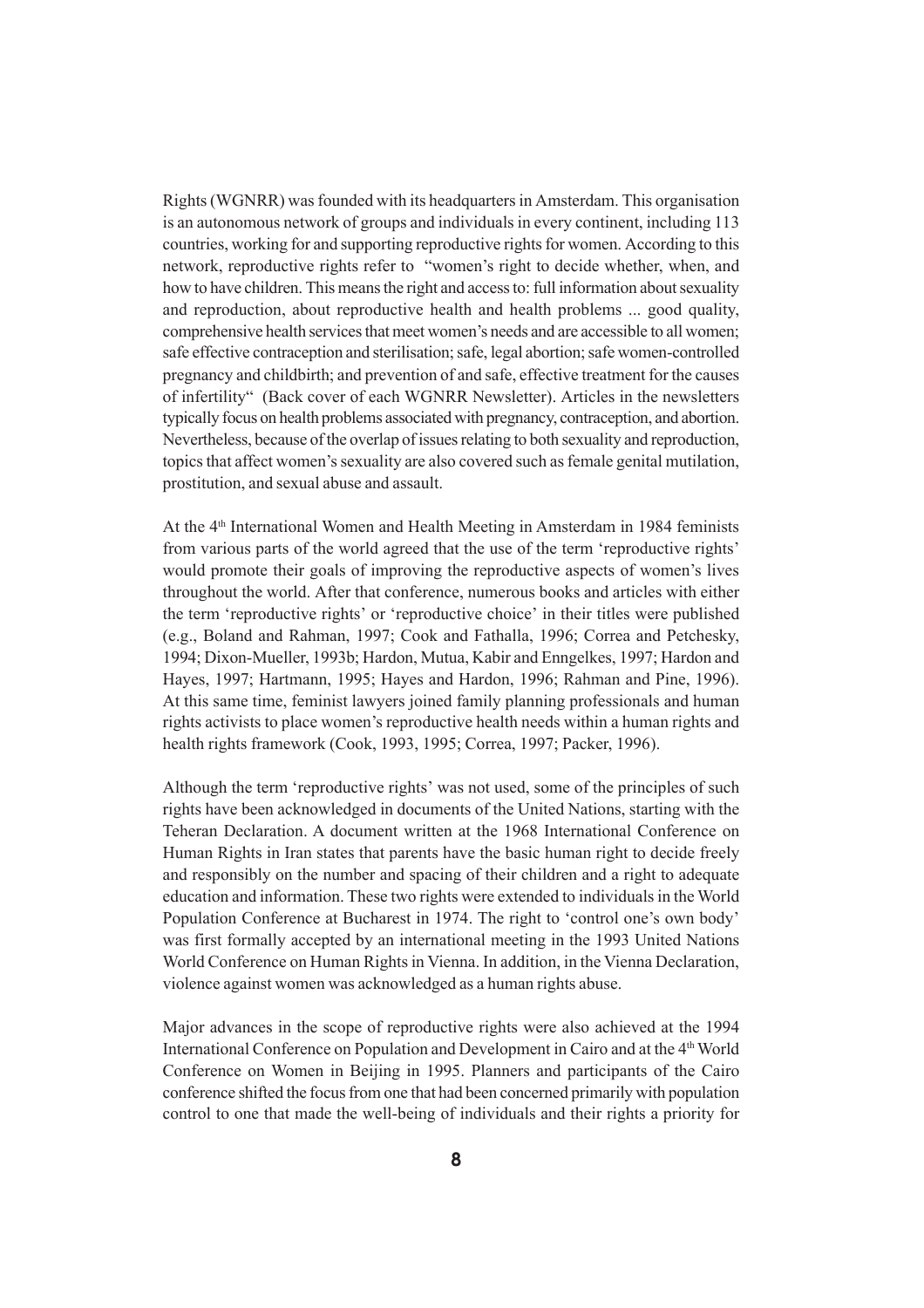economic development. The use of the word 'rights' was considered an important strategic move that would promote advocacy for and acceptance of more comprehensive reproductive health and education services. This paradigm shift also included a major redefinition of reproductive health. Although traditional services – such as those concerned with maternal health and family planning–were still considered important, the meaning of reproductive health was extended to include health problems and rights related to sexuality. The Programme of Action of the Cairo conference states that reproductive health "implies that people are able to have a satisfying and safe sex life and that they have the capacity to reproduce and the freedom to decide if, when and how often to do so" (United Nations, 1996, p.1). The document goes on to say that reproductive health "includes sexual health, the purpose of which is the enhancement of life and personal relations, and not merely counseling and care related to reproduction and sexually transmitted diseases."  $(p,1)$  In the new approach, agreed upon by 184 governments, sexual health is considered a vital part of a person's physical and psychological well being. This was the first time that an international document explicitly acknowledged the importance of sexuality in people's lives.

It is important to note that members of the Nordic delegation to Cairo were major promoters of getting the term 'sexual health' in the Programme of Action. Although they were unable to also have 'sexual rights' included, progress had been achieved when the terms 'reproductive rights' and 'sexual health' were retained. Correa (1997, p. 108) notes that the use of the term 'sexual rights' did not even come up for consideration until "practically the eve of Cairo". In Beijing one year later, the term 'sexual rights' was again discussed but still was not officially incorporated into the conference documents. Nevertheless, important references to women's sexual well-being were stated in the Platform of Action. For example, Paragraph 96 (Correa, 1997, p.109) states, "The human rights of women include their right to have control over and decide freely and responsibly on matters related to sexuality, including sexual and reproductive health, free of coercion, discrimination, and violence. Equal relationships between women and men in matters of sexual relations and reproduction, including full respect of the integrity of the person, require mutual respect, consent and shared responsibility for sexual behaviour and its consequences." Thus, the Beijing documents are significant because they mark the first international consensus on recognising the principle of sexual rights.

Since the Cairo and Beijing conferences, international organisations including the World Health Organization, the International Planned Parenthood Association, the United Nations Population Fund, and the World Association of Sexology as well as many national, regional and local organisations have tried to expand upon and implement the programs these conferences endorsed. The United Nations sponsored workshops and supported the publication of a series of reports about the conference issues, including "Reproductive Rights and Reproductive Health: A Concise Report" in 1996.The World Health Organization (WHO) identified sexual and reproductive health as one of its four priorities and provided country and regional co-ordinators with useful guidelines and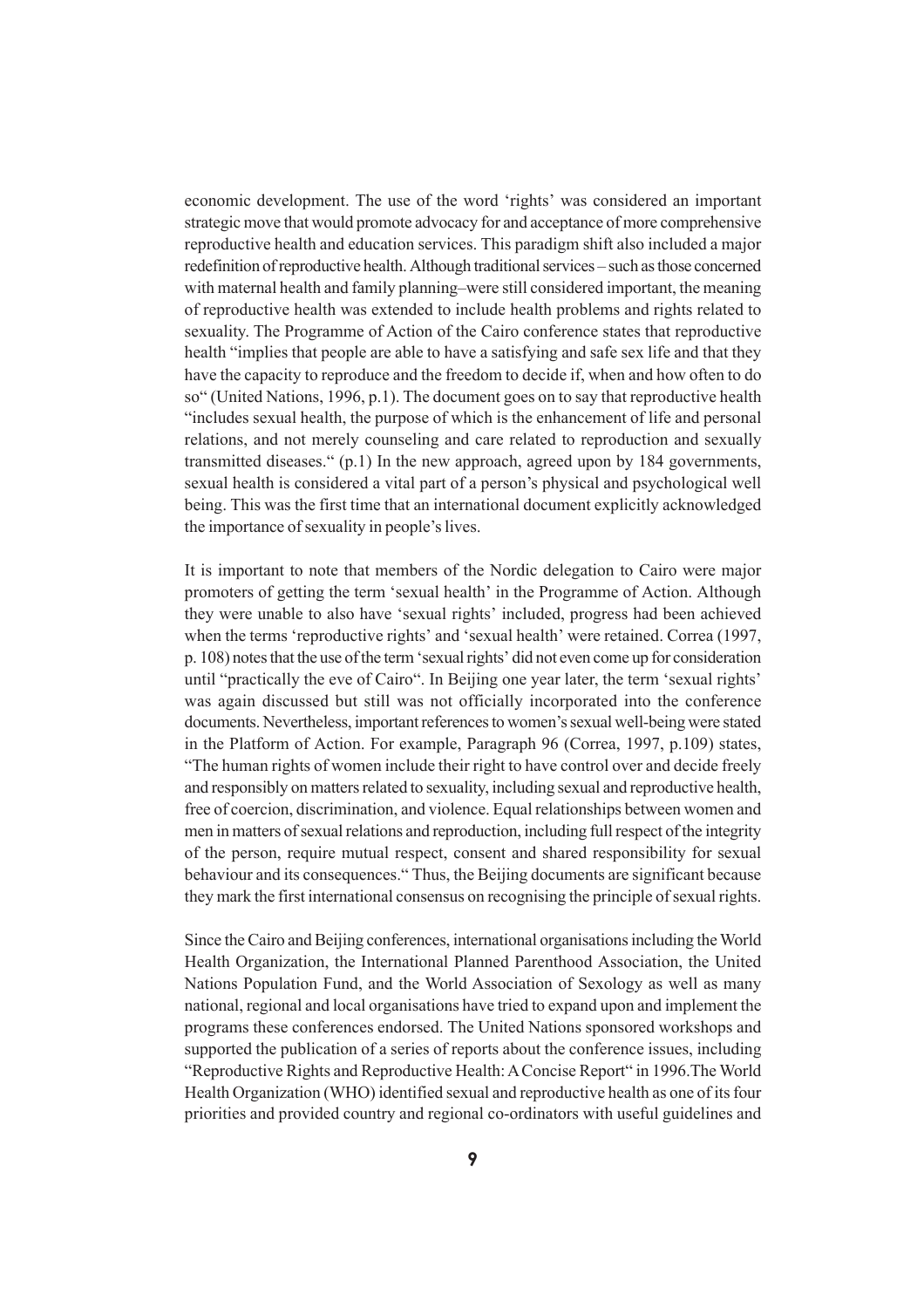information to facilitate needs assessment and service provision. In addition, a meeting attended by regional, national, and international experts in family planning was held on "Operationalising Sexual and Reproductive Health". As a result the following problem areas of sexual and reproductive health were highlighted: aspects of couple relationships, including safer sex practices; unwanted pregnancy; maternal mortality; sexually transmitted diseases, HIV/AIDS; unsafe abortion; infertility; violence against women, female genital mutilation; and special population groups such as adolescents, the poor and marginalised (International Planned Parenthood Federation, 1995). Recommendations involved the following activities: advocacy, information, education, communication, service delivery, evaluation, and research. The United Nations Population Fund (UNFPA) published "The Right to Choose: Reproductive Rights and Reproductive Health" in 1997 which includes sections on rights, empowerment and development; rights for sexual and reproductive health; sexual and reproductive self-determination; and reproductive health and sustainable development. In 1998, ENTRE NOUS, a publication of UNFPA and WHO, added the word 'sexual' to its subtitle, which now reads "The European Magazine for Reproductive and Sexual Health". These examples represent only a small proportion of the recent use in international contexts of the terms 'sexual and reproductive health' and 'reproductive rights.

More needs to be said about the International Planned Parenthood Federation (IPPF). According to its web page (www.ippf.org), IPPF links autonomous national family planning associations in over 150 countries world-wide. IPPF has been an aggressive promoter of the programs initiated in Cairo and Beijing. Soon after these conferences IPPF was quick to supply its regional and national member organisations with materials and information to help them widen the scope of their activities to include health problems and concerns related to sexuality. These materials include "Sexual and Reproductive Health, Family Planning Puts Promises into Practice" (1995), "Charter on Sexual and Reproductive Rights" (1996), and "Sexual and Reproductive Rights, A New Approach with Communities" (1997). Their booklets on sexual and reproductive rights are especially significant because they contain the 12 basic rights IPPF believes are implied by the documents produced by international consensus at the conferences in Vienna, Cairo, and Beijing as well as the 1995 UN World Summit for Social Development in Copenhagen. These are listed in Table 1. The purpose of including the explanation of these rights in a guideline booklet prepared by IPPF is to "increase the capacity of Family Planning Organisations and other non-governmental organisations to undertake effective advocacy within the field for sexual and reproductive health" (Newman, 1997). In order to guide social policy and hold governments responsible for enabling people to exercise their sexual and reproductive rights, the meaning and interpretation of these rights must be clear. The guidelines help clarify these meanings and provide numerous illustrations of how each of the rights is linked to sexual and reproductive health. For example, the 'right to privacy' means that all individuals, including adolescents, have the right to confidentiality when seeking sexual and reproductive health care services. The IPPF guidelines also illustrate how each right can be violated. The prohibition of access to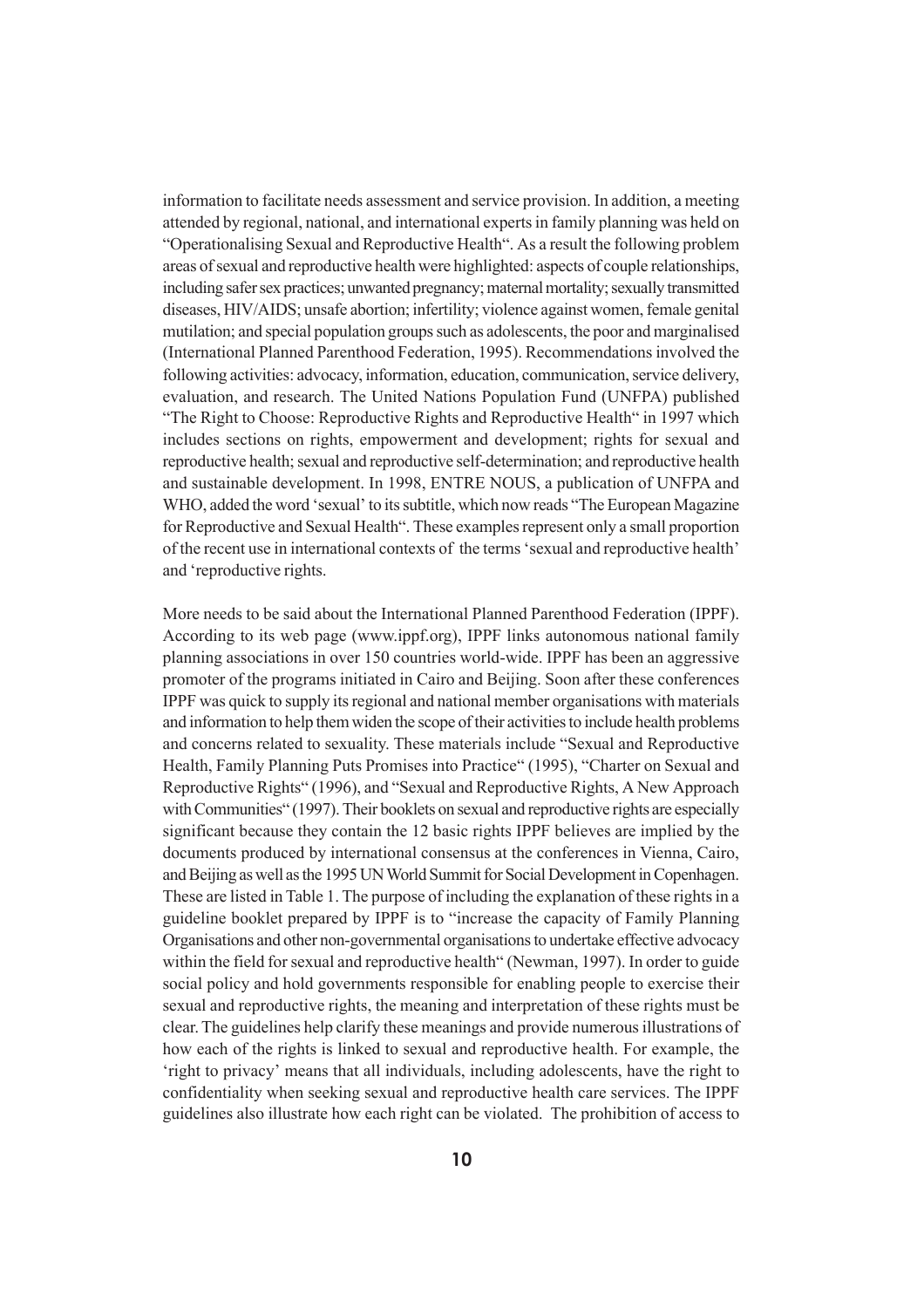sex education and information to adolescents is an example of how the 'right to information and education' is violated.

### **Table 1**

#### **SEXUAL AND REPRODUCTIVE RIGHTS as formulated by the INTERNATIONAL PLANNED PARENTHOOD FEDERATION**

#### **1. The Right to Life**

IPPF claims that the right to life applies to, and should be invoked to protect, women whose lives are currently endangered by pregnancy.

#### **2. The Right to Liberty and Security of the Person**

IPPF claims that the right to liberty and security of the person applies to, and should be invoked to protect, women currently at risk from genital mutilation, or subject to forced pregnancy, sterilisation or abortion.

#### **3. The Right to Equality and to be Free from all Forms of Discrimination**

IPPF claims that the right to equality and to be free from all forms of discrimination applies to, and should be invokes to protect, the right of all people, regardless of race, color, sex, sexual orientation, marital status, family position, age, language, religion, political or other opinion, national or social origin, property, birth or other status, to equal access to information, education and services related to development, and to sexual and reproductive health.

#### **4. The Right to Privacy**

IPPF claims that the right to privacy applies to, and should be invoked to protect, the right of all clients of sexual and reproductive health care information, education and services to a degree of privacy, and to confidentiality with regard to personal information given to service providers.

#### **5. The Right to Freedom of Thought**

IPPF claims that the right to freedom of thought applies to, and should be invoked to protect, the right of all persons to access to education and information related to their sexual and reproductive health free from restrictions on grounds of thought, conscience and religion.

#### **6. The Right to Information and Education**

IPPF claims that the right to information and education applies to, and should be invoked to protect, the right of all persons to access to full information on the benefits, risks and effectiveness of all methods of fertility regulation, in order that any decisions they take on such matters are made with full, free and informed consent.

#### **7. The Right to Choose Whether or Not to Marry and to Found and Plan a Family**

IPPF claims that the right to choose whether or not to marry and to found a family applies to, and should be invoked to protect, all persons against any marriage entered into without the full, free and informed consent of both partners.

#### **8. The Right to Decide Whether or When to Have Children**

IPPF claims that the right to decide whether or when to have children applies to, and should be invoked to protect, the right of all persons to reproductive health care services which offer the widest possible, affordable, acceptable and convenient services to all users.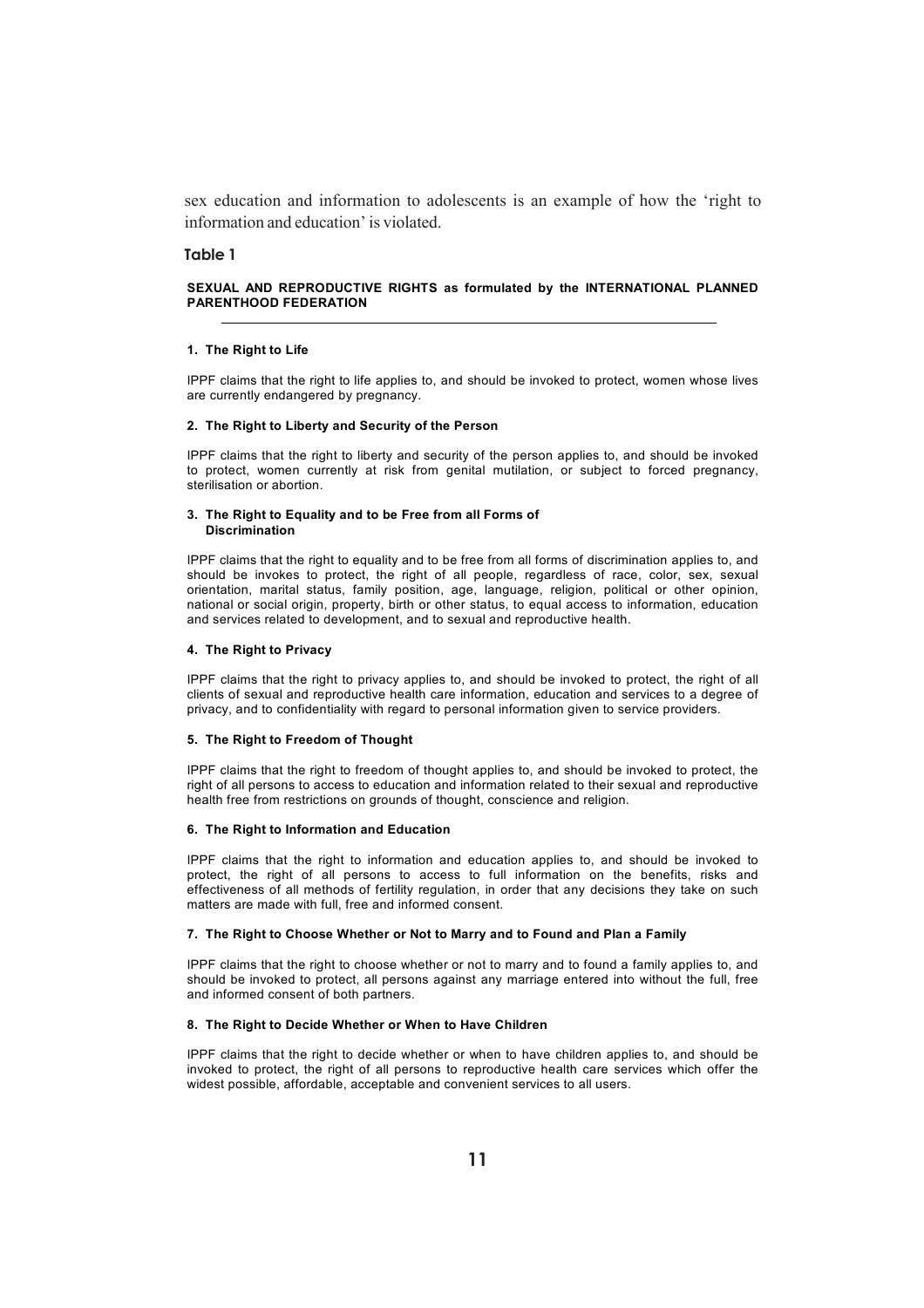#### **9. The Right to Health Care and Health Protection**

IPPF claims that the right to health care applies to, and should be invoked to protect, the right of all persons to the highest possible quality of health care, and the right to be free from traditional practices which are harmful to health.

#### **10. The Right to the Benefits of Scientific Progress**

IPPF claims that the right to the benefits of scientific progress applies to, and should be invoked to protect, the right of all persons to access to available reproductive health care technology which independent studies have shown to have an acceptable risk/benefit profile, and where to withhold such technology would have harmful effects on health and well-being.

#### **11. The Right to Freedom of Assembly and Political Participation**

IPPF claims that the right of freedom of assembly and political participation applies to, and should be invoked to protect, the right to form an association which aims to promote sexual and reproductive health and rights.

#### **12. The Right to be Free from Torture and Ill Treatment**

IPPF claims that the right to be free from torture and inhuman or degrading treatment applies to and should be invoked to protect children, women and men from all forms of sexual violence, exploitation and abuse.

Those attending five-year follow-up meetings to evaluate progress in achieving the goals of the programmes of action of Cairo and Beijing reaffirmed commitments to continue the approaches agreed upon at those mid 1990s conferences. In particular, the humans rights context for sexual and reproductive health and rights was again endorsed. Reports and documents from numerous NGOs revealed that language and concepts considered new and difficult in the original conferences were now generally understood and being used to guide programs in sexual and reproductive health. One of the documents presented at the Cairo follow-up meeting in The Hague was a Nordic Resolution on Adolescent Sexual Health. In this resolution, developed by the five Nordic countries, specific ways to promote the sexual health of adolescents are described and linked to sexual rights. Another paper stressed the need to devote more attention to the enactment of laws that would protect sexual and reproductive rights.

# Sexual Health and Sexual Rights

In the examples cited so far, the word 'sexual' has almost always been used together with 'reproduction', as in 'sexual and reproductive health' or 'sexual and reproductive rights'. In fact, at Cairo, sexual health was defined as part of reproductive health. There are some sexuality and health professionals who have separated the two terms. For example, some educators have used the term 'sexual health' since the 1980s, even though the use of this term was popularised only in the 1990s. So now I discuss the use of the terms 'sexual health' and 'sexual rights' without the addition of 'reproductive'.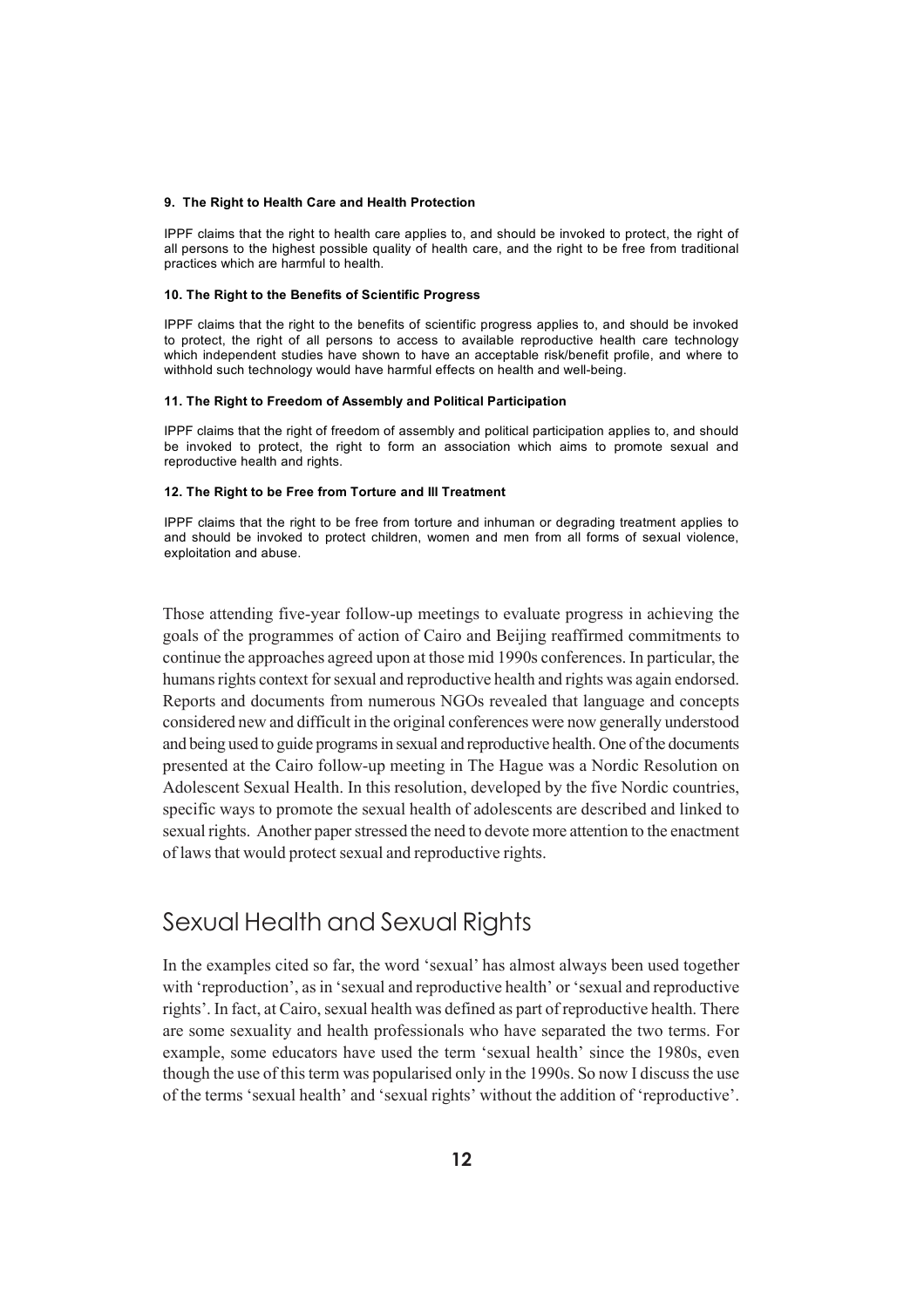The terms 'sexual health' and 'sexual well-being' can be found in documents of the WHO from the 1970s and 1980s. The definitions of these terms have been vague and ambiguous. For example, one WHO definition of 'sexual health' is "the integration of physical, intellectual, and social factors which enriches and strengthens personality, communication and love" and that of 'sexual well-being' is "the identification of sexual versatility and individuality in the sexual experiences and needs of each society and its members" (in Advisory Committee on Health Education, p. 27, 1989). Helfferich (1996) states that the aim of such definitions is not to describe a real state of health, but to formulate an ambitious ideal that will encourage governments to create conditions conducive to health, including political and economic empowerment that allow people to make free and informed decisions relating to their health.

After the Cairo conference in 1994 family planning organisations and professionals in the health field have also more frequently used the term 'sexual health' in their publications. A review of articles published in five major family planning journals over the 12 year period from 1980 to 1991 revealed that less than 4% of publications discussed topics that related to sexuality and/or gender-power dynamics (Dixon-Mueller, 1993a). Now references to sexuality and gender are common. In 1996 the editor of "Planned Parenthood in Europe" changed the name of his journal to "CHOICES, Sexuality and Family Planning in Europe". The theme of a subsequent issue of this journal was "Sexual Health Today". Also in 1996, the first African conference on sexual health was held in Ghana (Nair, 1997). In 1997, a doctor who specialises in sexually transmitted diseases from the New York University Medical Center launched a new magazine, called SEXUAL HEALTH. The purpose of this magazine is to "provide the best available information about all matters sexual and open a new dialogue about the breadth of human sexuality in an effort to make sex safer and more satisfying for everyone." (Premiere Issue, pp.2-3, 1997). At a 1997 symposium organized by the Japan Family Planning Association and the Japan Federation of Sexology, Barbara Axelson from Sweden and president of the IPPF's European Network, was a major speaker. Her talk included a focus on sexuality and the importance of sexual enjoyment. She emphasised that in Scandinavia, people accept responsible sexual expression as a significant human value for the entire life cycle. She went on to say that the three conditions necessary for an individual's sexual enjoyment were a loving partner, sexual knowledge and contraceptives. She also said that cultures with supportive rather than restrictive sexual ideologies can best promote sexual health and well-being (JOICEP, 1997). In 1998 the journal "Genitourinary Medicine" changed its name to "Sexually Transmitted Infections" – with the subtitle next to it "The Journal of Sexual Health and HIV". It is advertised as one of the leading journals in the sexual health field and as the oldest journal in the field of sexual health issues.

In addition to the trend for family planning organisations to consider sexual health issues as important, sexuality organisations have increasingly used the terms 'sexual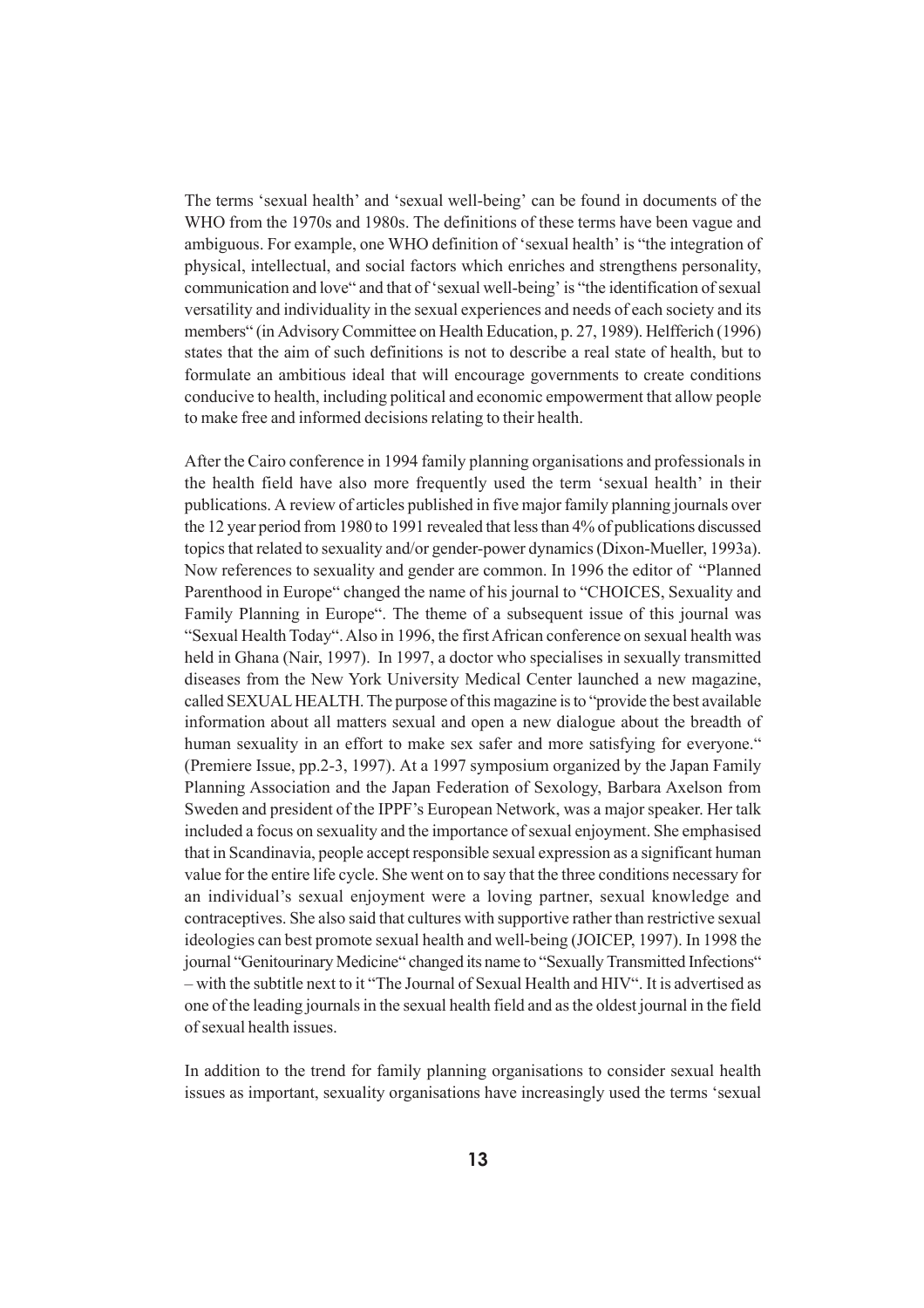health' and 'sexual rights' in their texts. The Swedish Association for Sex Education together with the Danish Family Planning Association published a booklet entitled "Sexual Rights of Young Women in Denmark and Sweden" (Lindahl, Vikorsson and Rasmussen, 1995). The 1998 IVth Congress of the European Federation of Sexology included 'Health, Well-Being, and Sexuality' as one of its five themes for paper topics. The Eastern Region of the Society for the Scientific Study of Sexuality in the USA devoted its entire 1998 eastern region meeting to the topic of sexual health. Additional examples could be cited but we give just one more. The 1997 World Congress of Sexology in Valencia focused on the theme of 'Sexuality and Human Rights'. Major plenaries involved a discussion of sexual rights for special population groups. As a result of this Congress, the Valencia Declaration of Sexual Rights was written. This document, updated at the more recent meeting in Hong Kong, is important for an understanding of sexual health and sexual rights and is presented in Table 2.

### **Table 2.**

### **Declaration of Sexual Rights of the World Association for Sexology**

Sexuality is an integral part of the personality of every human being. Its full development depends upon the satisfaction of basic human needs such as the desire for contact, intimacy, emotional expression, pleasure, tenderness and love.

Sexuality is constructed through the interaction between the individual and social structures. Full development of sexuality is essential for individual, interpersonal, and societal well being.

Sexual rights are universal human rights based on the inherent freedom, dignity, and equality of all human beings. Since health is a fundamental human right, so must sexual health be a basic human right. In order to assure that human beings and societies develop healthy sexuality, the following sexual rights must be recognized, promoted, respected, and defended by all societies through all means. Sexual health is the result of an environment that recognizes, respects and exercises these sexual rights.

**The right to sexual freedom**. Sexual freedom encompasses the possibility for individuals to express their full sexual potential. However, this excludes all forms of sexual coercion, exploitation and abuse at any time and situations in life.

**The right to sexual autonomy, sexual integrity, and safety of the sexual body**. This right involves the ability to make autonomous decisions about one's sexual life within a context of one's own personal and social ethics. It also encompasses control and enjoyment of our own bodies free from torture, mutilation and violence of any sort.

**The right to sexual privacy**. This involves the right for individual decisions and behaviors about intimacy as long as they do not intrude on the sexual rights of others.

**The right to sexual equity**. This refers to freedom from all forms of discrimination regardless of sex, gender, sexual orientation, age, race, social class, religion, or physical and emotional disability.

**The right to sexual pleasure**. Sexual pleasure, including autoeroticism, is a source of physical, psychological, intellectual and spiritual well being.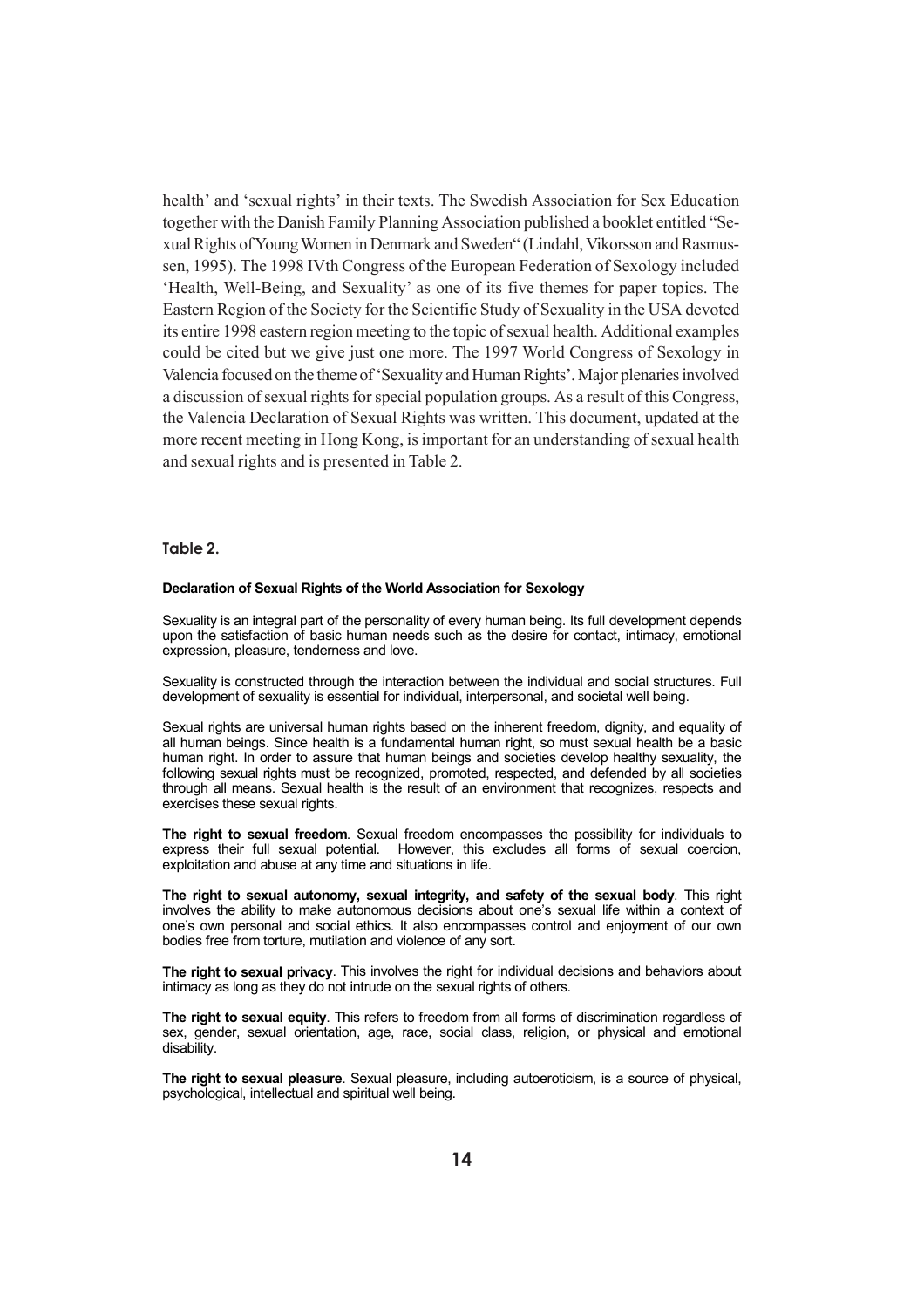**The right to emotional sexual expression**. Sexual expression is more than erotic pleasure or sexual acts. Individual have a right to express their sexuality through communications, touch, emotional expression and love.

**The right to sexually associate freely**. This means the possibility to marry or not, to divorce, and to establish other types of responsible sexual associations.

**The right to make free and responsible reproductive choices**. This encompasses the right to decide whether or not to have children, the number and spacing of children, and the right to full access to the means of fertility regulation.

**The right to sexual information based upon scientific inquiry**. This right implies that sexual information should be generated through the process of unencumbered and yet scientifically ethical inquiry, and disseminated in appropriate ways at all societal levels.

**The right to comprehensive sexuality education**. This is a lifelong process from birth throughout the lifecycle and should involve all social institutions.

**The right to sexual health care**. Sexual health care should be available for prevention and treatment of all sexual concerns, problems and disorders.

Sexual Rights are Fundamental and Universal Human Rights

# Distinctions: Sexual Health vs Reproductive Health and Sexual Health vs Sexual Rights

Long time consultant for the IPPF Evert Ketting (1996) has advocated a separation of sexual and reproductive health areas. He states that the decision in Cairo to incorporate sexual health as an aspect of reproductive health was done in part to legitimise and make less controversial services related to sexuality. Ketting would like to see sexual well being or sexual health considered worthy of attention on its own. Ketting defines reproductive health problems as "medical problems related to pregnancy, childbearing and infancy" (1996, p.1), whereas sexual health involves "helping people to gain full control of their own sexuality and to enable them to accept and enjoy it to its full potential. It is not primarily about diagnosis, treatment, or medical care but about lack of knowledge, self-acceptance, identity, communication with partner and related issues" (1996, p.1). Ketting further states that because of the different nature of sexual and reproductive health problems that health providers can offer more effective services and programs if they are considered separately. In addition, he notes that for much of Europe, maternal and infant mortality and morbidity rates and health complications due to illegal abortions are minimal, whereas sexual problems caused by lack of information, knowledge, and education are common. Areas that especially need attention in Europe involve problems with sexual identity, communication with and empathy toward one's partner, and sexual abuse and coercion. In fact, many European family planning organisations are becoming sexual health institutions. In Finland, the need to deal with sexual health problems has been acknowledged and the name of the former Family Planning Clinic in Helsinki was changed in 1996 to Sexual Health Clinic (Väestöliitto, 1997).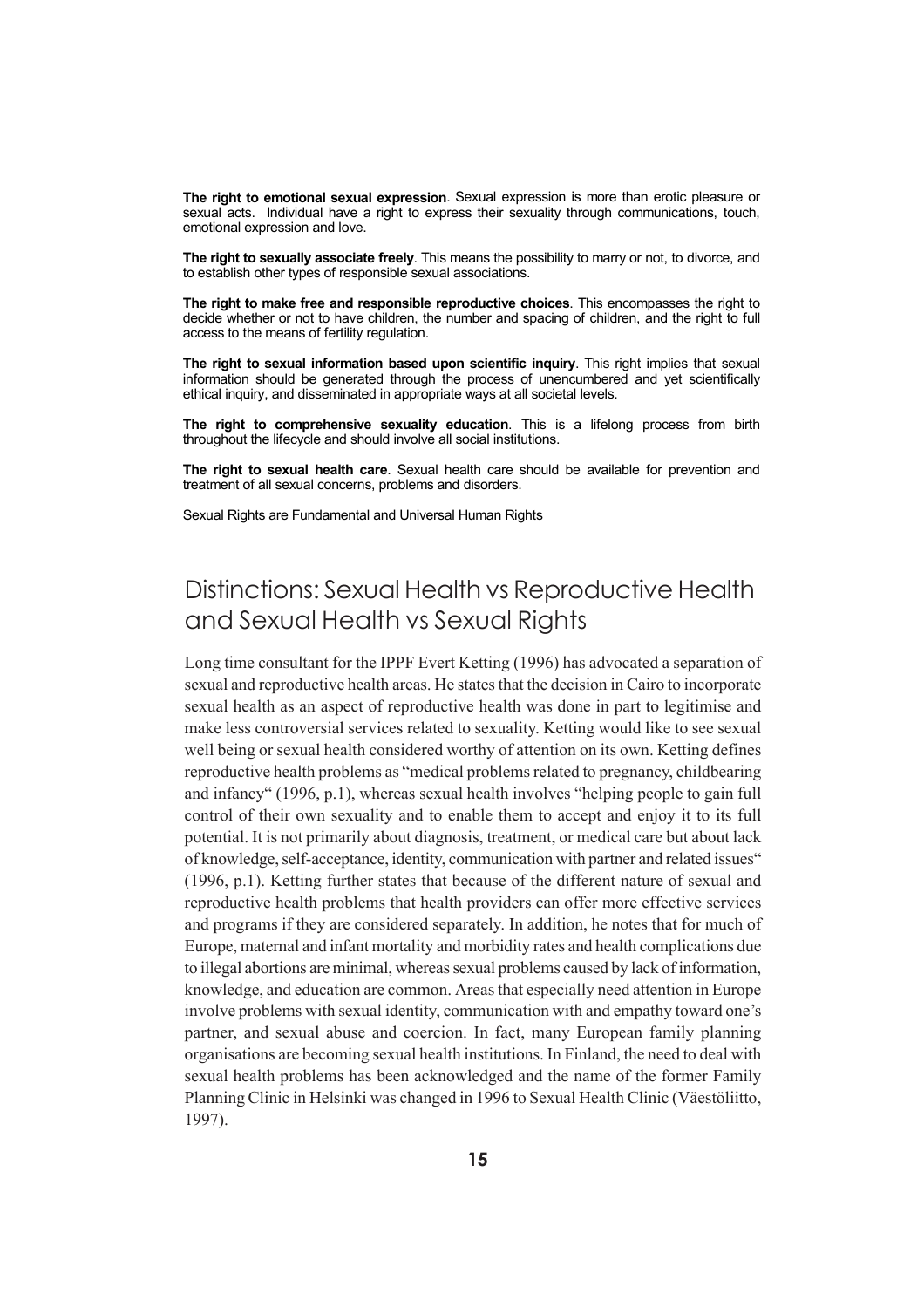Others have also made distinctions in the definitions of sexual health and reproductive health. For example, Klouda (1996) stated that while sexual health depends on, and always relates to relationships, reproductive health has to do with reproductive organs, fertility, clinical services and illness. WHO's current definition of sexual health is "the integration of the physical, emotional, intellectual, and social aspects of sexual being in ways that are positively enriching, and that enhance personality, communication, and love...every person has a right to receive sexual information and to consider sexual relationships for pleasure as well as for procreation" (www.siecus.org). The Sexuality Information and Education Council of the United States (SIECUS, www.siecus.org) has formulated the following definitions – **Sexually Healthy Adult**: Sexually Healthy Adults appreciate their body, take responsibility for their behaviours, communicate with both sexes in respectful ways, and express love and intimacy consistent with their own values. SIECUS has worked with non-governmental organisations around the world to develop a consensus about this definition and in such different countries as Brazil, Nigeria, Russia and the United States, groups have affirmed a similar vision. **Sexually Healthy Relationship**: A sexually healthy relationship is based on shared values and has five characteristics: it is consensual, non-exploitative, honest, mutually pleasurable, and protected against unintended pregnancy and sexually transmitted diseases including HIV/AIDS. **Sexual Rights**: The rights of individuals to have the information, skills, support and services they need to make responsible decisions about their sexuality consistent with their own values. These include the right to bodily integrity, voluntary sexual relationships, a full range of voluntary accessible sexual and reproductive health services, and the ability to express one's sexual orientation without violence or discrimination.

Based on the background information provided above I now present the definition of sexual health used in this book. I agree with Ketting that sexual health and reproductive health have different areas of focus. Nevertheless, there are areas of overlap between the two. For example, sexually transmitted diseases can impact one's sex life including one's enjoyment of sexuality and therefore one's sexual health. But sexually transmitted diseases such as chlamydia, syphilis, herpes and HIV/AIDS can also have a negative impact on a woman's reproductive health by limiting her fertility or harming the health of her new born infant. The ability to control the timing and spacing of children, an aspect of reproductive health, depends on having access to safe and effective contraceptives. The ability to enjoy one's sexuality, an aspect of sexual health, also depends on being able to experience sex without the fear and worry of an unwanted pregnancy. Because of this overlap there is an argument for combining sexual health and reproductive health. Furthermore, many in the family planning and health fields believe that using the words sexual and reproductive together can widen the scope of and legitimise services and education to include more comprehensive coverage of both sexual and reproductive matters. Nevertheless, the major part of this book includes topics that relate to the forthcoming definition of sexual health. I should also add that an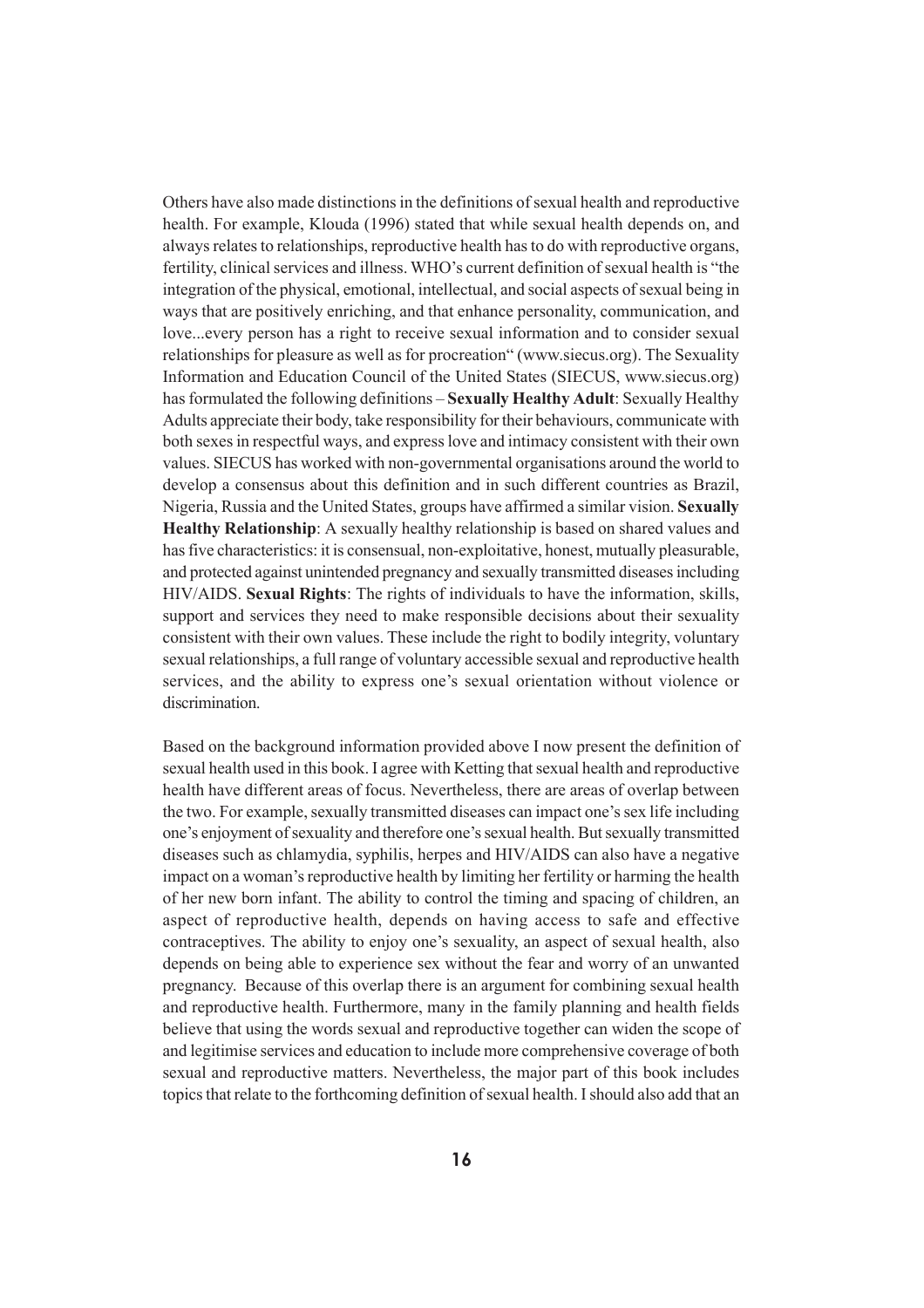argument could be made to define reproductive health as part of sexual health rather than the reverse view currently expressed in international documents that sexual health is a part of reproductive health. Sex can be considered to have a variety of purposes and reproduction is only one among several. Indeed, many social scientists have emphasised that the trend in the  $20<sup>th</sup>$  century was to move from an ideology of procreational sex to one whose purpose is recreation or the promotion of intimacy in relationships (e.g., see Gill, 1977). Most would agree that the majority of sexual acts (including, of course, self-masturbation) are not for reproductive purposes. Certainly, the use of the term reproductive health excludes sexual health issues for gays and lesbians.

Next I present the definitions of sexual health and sexual rights that guided the framework for this book. I use slightly modified definitions prepared by a subgroup of the International Women's Health Coalition with the name HERA, which stands for Health, Empowerment, Rights and Accountability (www.iwhc.org/hera.index.html). This group was active in promoting the agreements reached in Cairo and Beijing and has continued to work together to advocate for and help implement the action programs of these two conferences. **SEXUAL HEALTH** is the ability of women and men to enjoy and express their sexuality and to do so free from risk of sexually transmitted diseases, unwanted pregnancy, coercion, violence and discrimination. In order to be sexually healthy, one must be able to have informed, enjoyable and safe sex, based on self esteem, a positive approach to human sexuality, and mutual respect in sexual relations. Sexually healthy experiences enhance life quality and pleasure, personal relationships and communication, and the expression of one's sexual identity. As stated in a HERA Action Sheet (www.iwhc.org/hera.index.html), "sexual health is fundamental to the development of one's full potential, to the enjoyment of human rights and to an overall sense of wellbeing. By endorsing sexual health for all, legal, health and educational systems build a strong foundation for preventing and treating the consequences of sexual violence, coercion, and discrimination." **SEXUAL RIGHTS** are "a fundamental element of human rights. They encompass the right to experience a pleasurable sexuality, which is essential in and of itself and, at the same time a fundamental vehicle of communication and love between people. Sexual rights include the right to liberty and autonomy in the responsible exercise of sexuality" (www.iwhc.org/hera.index.html). These statements by HERA of course state ideal generalities and are subject to ambiguous interpretations but we present them here because the value of sexual health and sexual rights has only recently been acknowledged by an international consensus. HERA also provides a more comprehensive and yet still somewhat vague listing of what sexual rights include (see Table 3). The content of the lists of rights by the international organisations – namely by IPPF, the World Association of Sexology, and HERA – provides evidence of the international trend to value sexual relationships with particular characteristics. A list of ten ways to promote sexual health was given by Eli Coleman, current president of the World Association of Sexology, at a plenary talk in Valencia in 1997 (see Table 4). I hope that the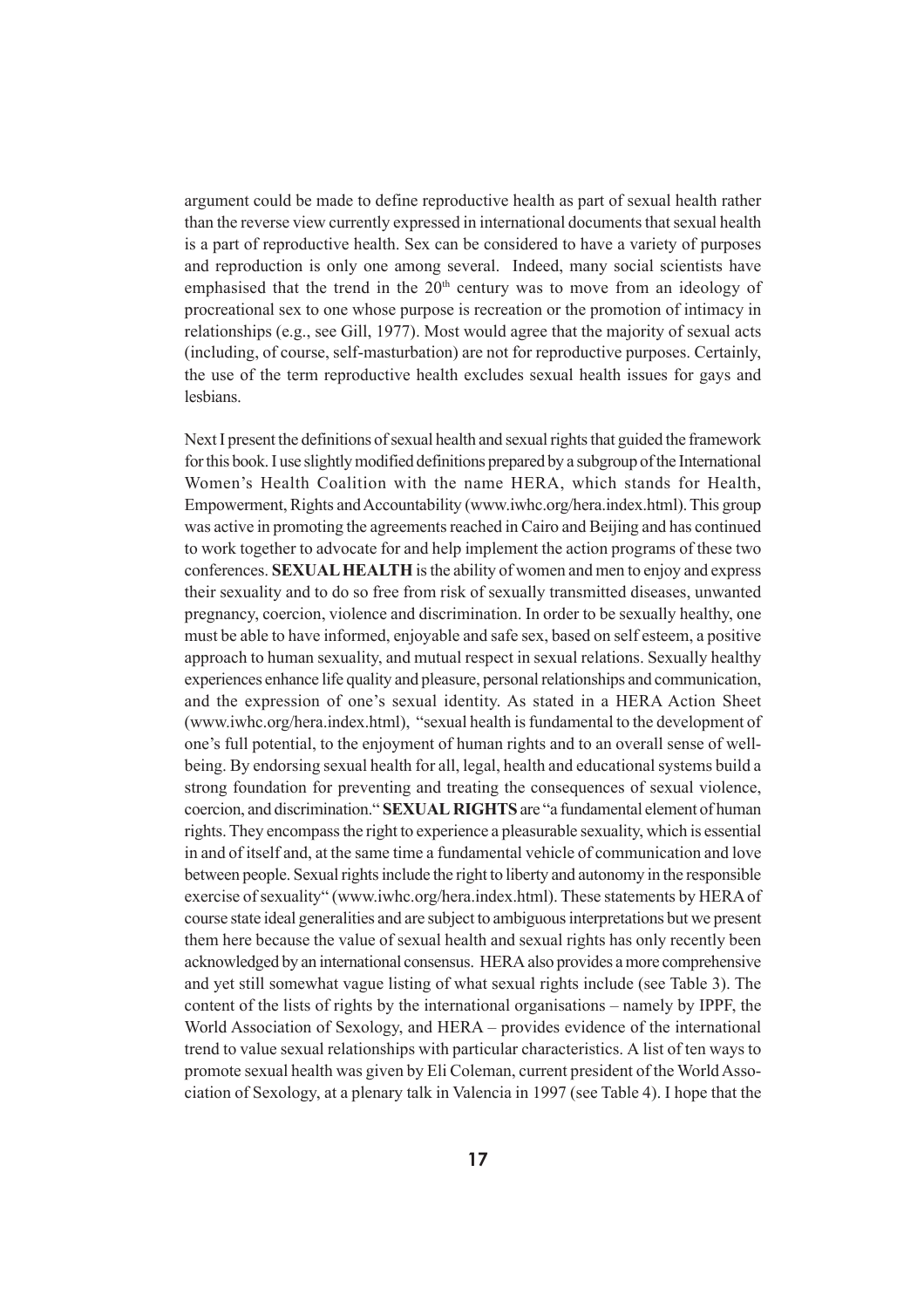lists concerning sexual rights and sexual health will encourage discussions in educational and health settings. Knowledge of such rights should contribute to efforts to promote the realisation of these rights at both the personal and societal level. In addition, the lists of sexual rights and ways to promote sexual health can be used as the basis for formulating more precise evaluation mechanisms of sexual health services and educational programs for various populations in different geographical areas.

### **Table 3.**

#### **COMPONENTS OF SEXUAL RIGHTS AS LISTED BY HERA**

- 1. The right to happiness, dreams and fantasies.
- 2. The right to explore one's sexuality free from fear, shame, guilt, false beliefs and other impediments to the free expression of one's desires.
- 3. The right to live one's sexuality free from violence, discrimination and coercion, within a framework of relationships based on equality, respect and justice.
- 4. The right to choose one's sexual partners without discrimination.
- 5. The right to full respect for the physical integrity of the body.
- 6. The right to choose to be sexually active or not, including the right to have sex that is consensual and to enter into marriage with the full and free consent of both people.
- 7. The right to be free and autonomous in expressing one's sexual orientation.
- 8. The right to express sexuality independent of reproduction.
- 9. The right to insist on and practice safe sex for the prevention of unwanted pregnancy and sexually transmitted diseases, including HIV/AIDS.
- 10. The right to sexual health, which requires access to the full range of sexuality and sexual health information, education and confidential services of the highest possible quality.

Note. HERA is an international group of women's health activists working together to implement strategies that promote sexual and reproductive rights and health throughout the world

### **Table 4.**

### **TEN WAYS TO PROMOTE SEXUAL HEALTH BY ELI COLEMAN**

- 1. Offer comprehensive sexuality education throughout the life span.
- 2. Include comprehensive sexuality education for health professionals and educators.
- 3. Carry out needed research in child and adolescent sexuality.
- 4. Overcome homophobia, biphobia, and transphobia.
- 5. End sexism.
- 6. End sexual violence.
- 7. Promote masturbation.
- 8. Promote sexual functioning.
- 9. Create better access to sexual health care.
- 10. Recognise sexual health as a basic human right.

Note. Eli Coleman is currently president of the World Association of Sexology (WAS).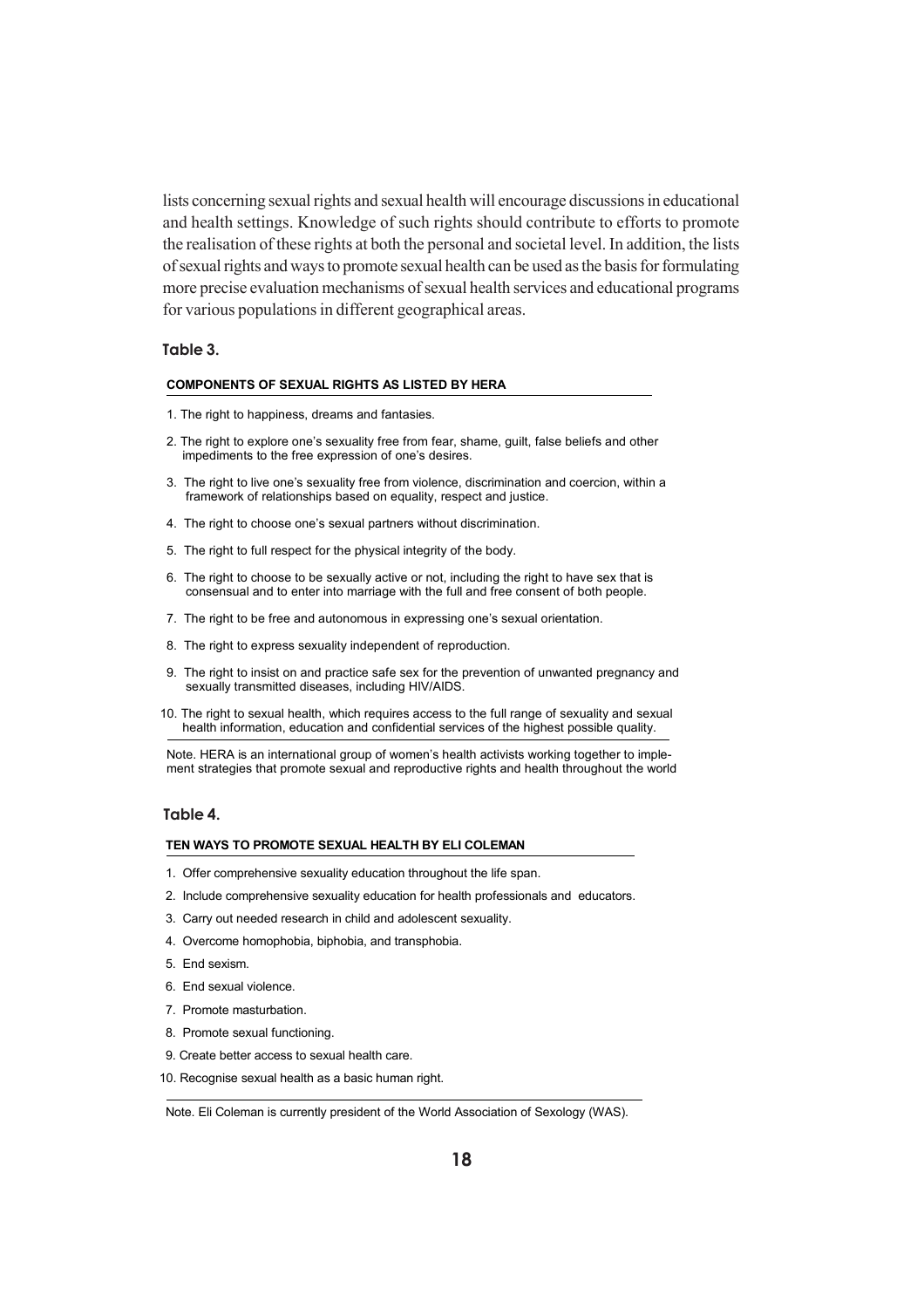Because most of the new views about sexual health and sexual rights expressed in the aforementioned definitions and lists reached an international consensus largely due to the efforts of women's health and feminist advocates, conference documents provide a more thorough description of sexual health needs and sexual rights issues relating to women than to men. The approach here is to consider issues and problems that concern everyone – men and women. In taking this inclusive approach, it is stressed that there are multiple sources of inequality and that gender is only one such dimension. The needs of many special populations have to be considered, such as the poor and marginalised, non-heterosexuals, ethnic and racial minorities, the disabled and the institutionalised. In addition, the major focus of this book is not on reproductive health where women's health needs require special considerations and resources. Thus, an egalitarian perspective on sexual health and sexual rights is intended here.

I make one final point about sexual health definitions. There are a few who warn against attempts to define 'sexual health'. Helfferich (1996, p.2) emphasises that health is a normative concept and asks whether the term 'sexual health and reproductive health' will become the "new normative straight jacket". She also calls for discussions on the meanings and implications of these concepts and I hope that this book contributes to these clarifications. The German sexologist Gunter Schmidt (Coleman, 1998) believes that these health definitions prescribe what is healthy or proper sex and in that way may be promoting only a certain type of sex that is socially desirable. He notes – and of course is correct – that all definitions are social constructs and that linking the term health to sexuality will encourage people to regard definitions and explanations of sexual health as medical truths.

# Sexual Enjoyment and Pleasure as Components of Sexual Health

I want to emphasise an additional aspect of the new approach to sexuality that was endorsed by international consensus. The new view of sexual health recognises the importance of sexual pleasure or sexual enjoyment to a person's well-being and health. What is remarkable is the variety of sources that within a decade came to endorse this point and I give a few examples. In an article entitled "The Sexuality Connection in Women's Reproductive Health", Dixon-Mueller (1993a) proposed an analytic framework which links four dimensions of sexuality to reproductive health. In this framework, sexual enjoyment is one element of sexual health. The importance of sexual pleasure to health is also emphasised by Basso (1993) in a book published by the Pan American Health Organization (PAHO) of the WHO. Basso has been Co-ordinator of joint work in sexual and health education carried out by the PAHO, and she has also been active in Uruguay to formulate national curricula for sex education programs. She has been involved with health care practices, sex education, and working groups of women,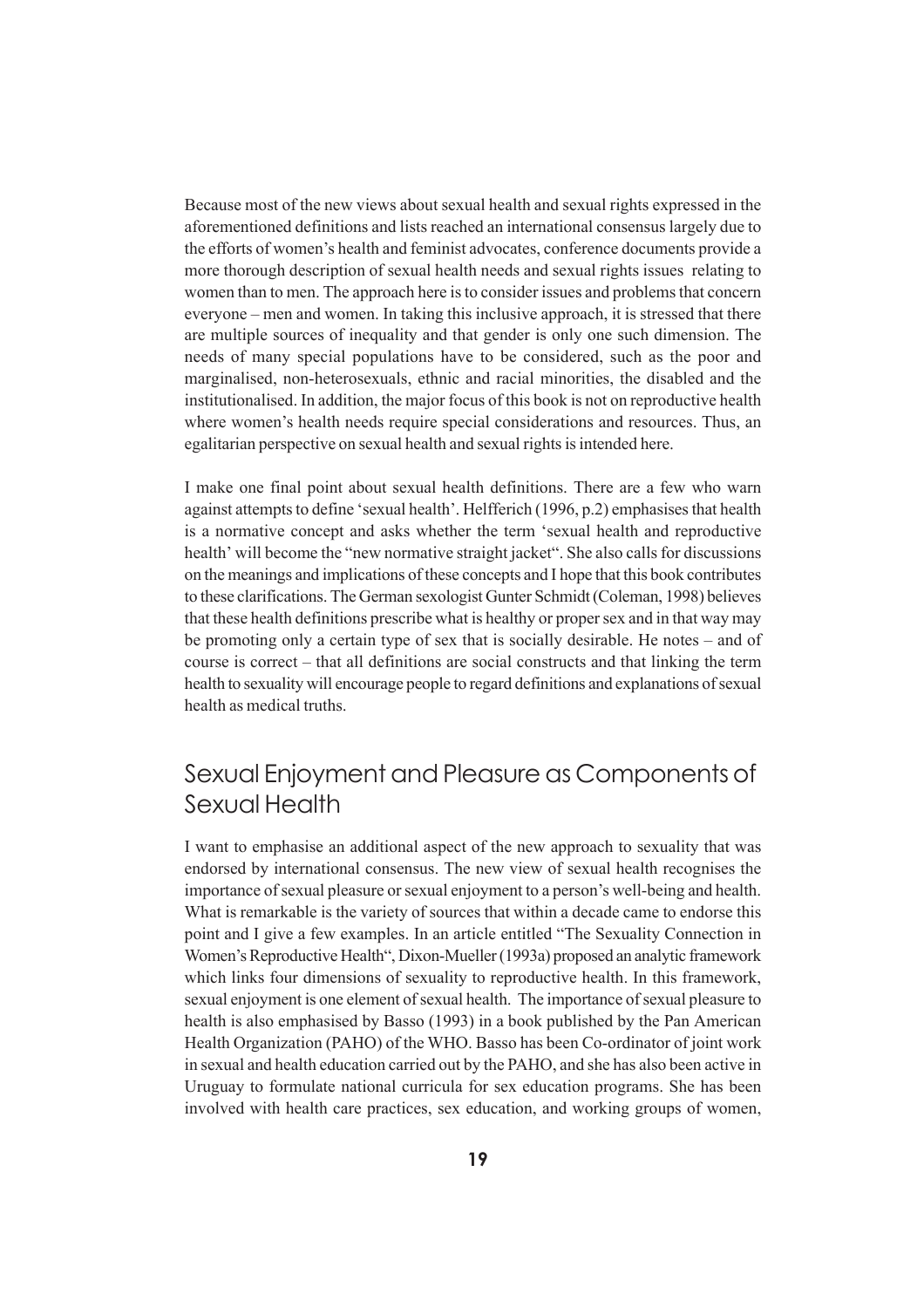men, couples, and adolescents for more than two decades. Basso believes that sexuality has been relegated to a marginal position in health programs despite the fact that sexuality is an intrinsic part of the life course. Basso (1993, p. 113) writes "As a source of pleasure and well-being, it is personally enriching, and has far-reaching repercussions for the family and society as well." She further notes that sexual expression contributes to one's capacity to love, to bond with others, to communicate feelings, and it is a source of creativity, pleasure, and personal enrichment. She argues for a reciprocal relationship between health and sexuality. In her view, comprehensive health could not be achieved for people without a "harmonious development of their sexuality" and a satisfying sexual development could not be possible if other aspects of physical and psychological health are not attended to.

Canada provides another example. In that country in the early 1990s committees and working groups agreed that there is a great need in their country to make sex education more comprehensive and accessible. In response to this need government funding was provided to produce a booklet to describe the Canadian guidelines for sexual health education. In these guidelines sexual health is acknowledged as a major aspect of personal health that affects people at all ages. The goals of sexual health education are "to help people achieve positive outcomes (e.g., self-esteem, respect for self and others, nonexploitative sexual satisfaction, rewarding human relationships, the joy of desired pregnancy and to avoid negative outcomes" (Ministry of Supply and Services, 1994, p.5). "The terms 'sexual health' and 'healthy sexuality' are widely used in federal, provincial and local health promotion initiatives to support the positive integration of sexuality and the prevention of sexual problems, at all stages of people's lives." (p.4).

Feminist literature also links sexual rights to sexual enjoyment. Correa and Petchesky (1994, p.113) stress that the "principle of bodily integrity or the right to the security in and control over one's body, lie at the core of reproductive and sexual freedom." This means that women need to be protected against policies and situations that involve sexual violence, genital mutilation, denial of access to information and birth control, coerced marriage and child-bearing, and prohibitions against homosexuality. Correa and Petchesky further state that "bodily integrity also involves affirmative rights to enjoy the full potential of one's body – for health, procreation, and sexuality" (p.113). These feminists – one from Brazil and the other from the United States – emphasize that the boundaries among health, sexuality and human rights issues are dissolving throughout the world. They point out that not only in industrialised countries of the North but also in Latin America, Africa and Asia, phrases like 'the right to sexual pleasure' and 'sexual self-determination' appear in policy statements and strategy documents of women's health and family planning organisations. In this regard, it is worthwhile to note that of the 24 active members of HERA almost all were from less developed countries including Bangladesh, Argentina, Peru, Mexico, Cameroon, South Africa, Nigeria, Kenya, Pakistan, and India.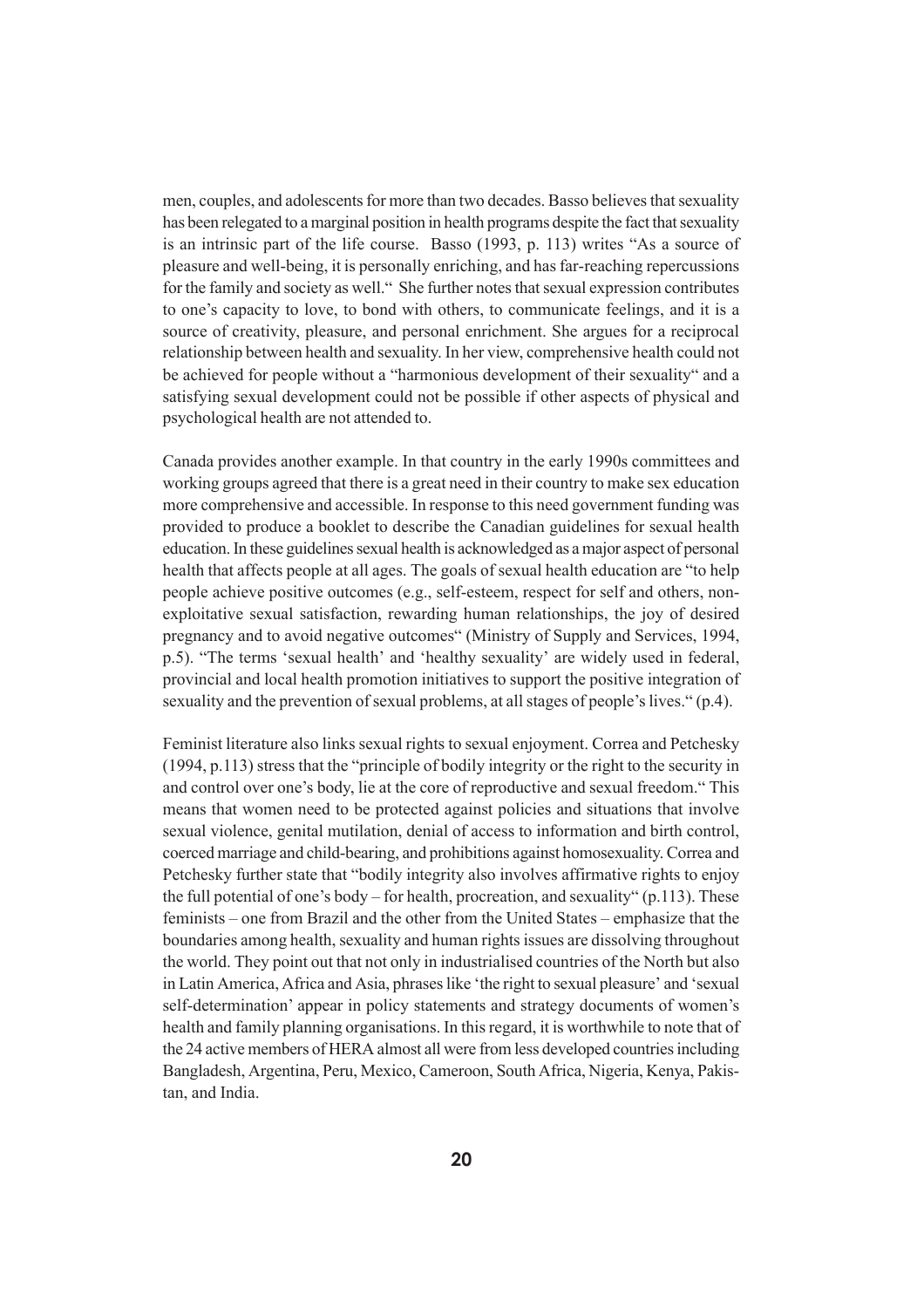# Research Support for Sexuality and Health Linkages

 Research findings have supported the connection between sexuality and positive health outcomes. Some of this research was inspired by studies that indicated that touch deprivation causes irreversible damage and even death for young children (Colton, 1983; Montague, 1978). Spitz (1947) reported that good nutrition, medicine and clean surroundings were not enough to ensure the survival of infants and toddlers deprived of touch in orphanages. The studies of Harlow in the United States in the 1960s and 1970s confirmed the negative health consequences of touch deprivation for young monkeys. More recent research has shown that lack of touch causes permanent neurological damage and chemical imbalance, whereas wanted touch has positive health outcomes (Hatfield, 1994). Some researchers (e.g., Prescott, 1975) argue that severe touch deprivation as an infant/young child inhibits one's ability to form healthy intimate adult relationships, hinders the development of empathy, and promotes sexually abusive and assaultive behaviour. These touch studies are relevant here because sexual expression includes touching and many receive pleasure from being held and caressed. Touch therapy is a major technique used by sex therapists to help individuals and couples who come to them for help with sexual problems.

Within the last decade research findings by those in the sexuality and health fields has also found evidence linking sexual behaviour and health. David (1994, p. 345), former Director of the World Health Foundation for Mental Health in Geneva wrote, "research in Denmark and elsewhere has shown that successful fertility regulation heightens adaptive abilities and coping abilities. Good contraceptive control makes for good family health and thus good mental health." Another researcher for the WHO, Odile Frank (1994) reported the results of studies on mental health and female sterilisation in five countries. Women in the sterilisation groups reported improved sexual satisfaction and improved relationships with their husbands due to removal of the fear of unwanted pregnancy. Frank illustrated how sexual behaviour both directly and indirectly influences health. Effects include sexually transmitted diseases, unwanted pregnancies, and emotional and mental problems due to sexual dysfunctions. The results of a longitudinal study reported in the British Medical Journal support the view that sexual activity involving orgasms has a protective effect on men's health (Smith, Frankel, and Yarnell, 1997). Mortality risk from coronary heart disease was 50% lower in a group with high orgasmic frequency compared to one with low orgasmic frequency. Although the researchers in this study acknowledge the complex nature of causal inferences, they emphasize that if the findings are replicated, there would be clear implications for health promotion and prevention programs. Apt, Hulbert, Pierce, and White (1996) found that compared to married women with low sexual satisfaction, married women with high sexual satisfaction reported higher degrees of life satisfaction and fewer symptoms of psychological distress such as somatisation, depression, anxiety, and anger/hostility. Two recently published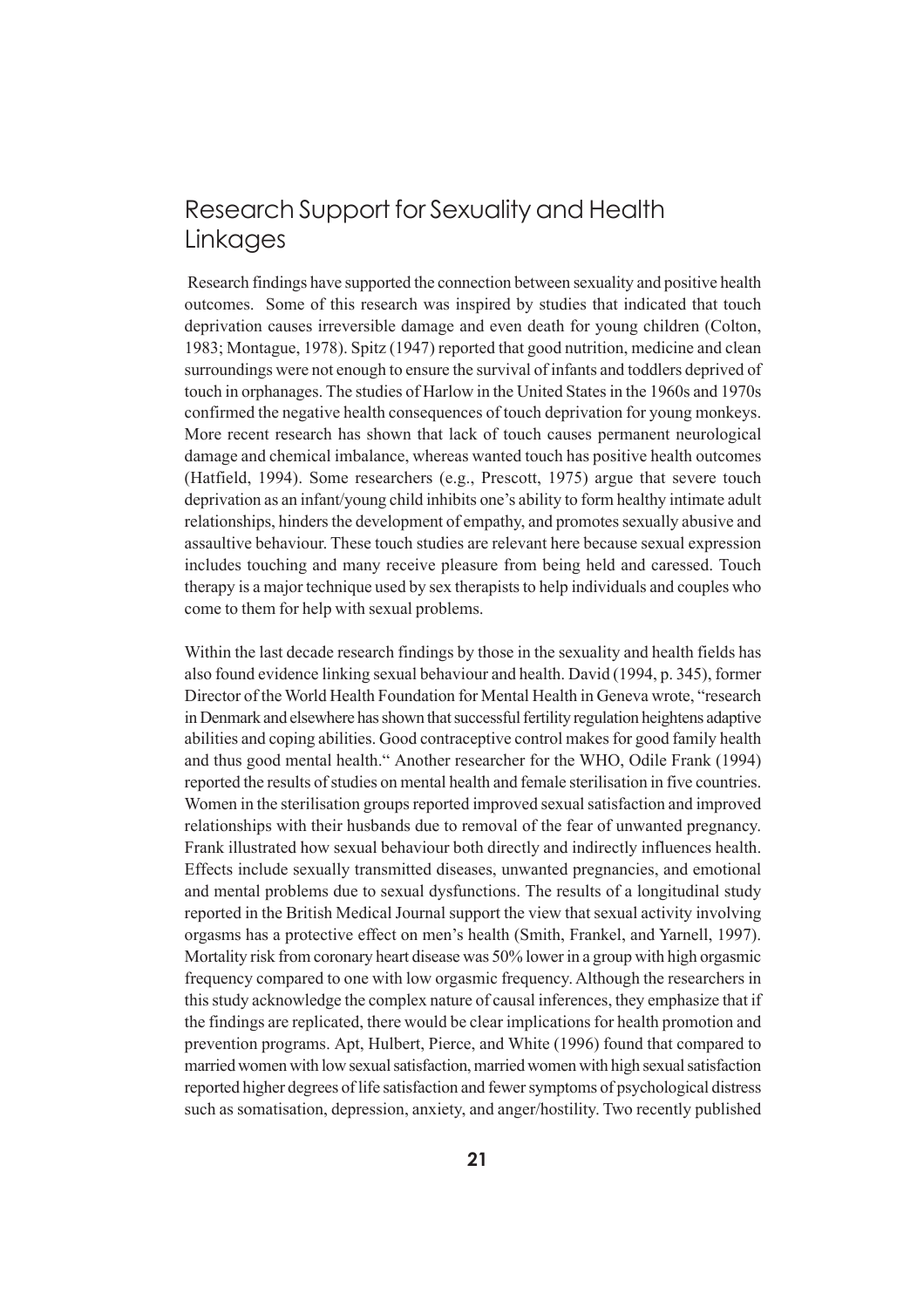books provide additional evidence of the sexuality and health links: "The Science of Love, Understanding its Effects on Mind and Body" by Anthony Walsh (1996) and "Love and Survival, The Scientific Basis for the Healing Power of Intimacy" by Dean Ornish (1998). Walsh, a sociologist and criminologist, focuses on how human neurophysiology, the endocrine system and areas of the brain are affected by touching. He also discusses the ways that love and touch influence physical and mental health and lawlessness. Ornish, a medical doctor, includes a long chapter describing the results of specific studies that support the intimacy and health connection. He states ( p .3) "Love and intimacy are at a root of what makes us sick and what makes us well, what causes sadness and what brings happiness, what makes us suffer and what leads to healing. If a new drug had the same impact, virtually every doctor in the country would be recommending it for their patients. It would be malpractice not to prescribe it – yet, with few exceptions, we doctors do not learn much about the healing power of love. intimacy, and transformation in our medical training. Rather, these ideas are often ignored or even denigrated." In this discussion, there is the danger of overvaluing relationships and perhaps encouraging people to stay in abusive or unhappy ones. If sexual relationships become a symbol of health, then people preferring single lifestyles may feel stigmatised by this choice. In addition, some may argue that the stressful aspects of relationships, including break-ups, often contribute to serious mental health problems. Nevertheless, for the majority of people, healthy sexual relationships do add significantly to the quality and happiness of their lives, at least for major life periods.

# Finland's Approach to Sexuality

For the past three decades Finland has taken a health rather than a moralistic approach to social problems that relate to sexual behaviour. Health care is recognised as a right in Finland, and thus many sexual health services are readily available to its citizens. The authorities contributing to this book illustrate how their country has attempted to improve the quality of its sexual health information and services. Co-operation and co-ordination among providers of health, education and social services have greatly aided these efforts. Other factors that have promoted sexual health have been the lack of official restrictions on both sex education and the distribution of contraceptives and the support of the state church with respect to many sexual policy issues.

The Parliament of Finland has ratified the following four international documents upon which the previously listed sexual and reproductive rights were based: the International Covenant on Economic, Social and Cultural Rights; the International Covenant on Civil and Political Rights; the UN Convention on the Rights of the Child; and the UN Convention on the Elimination of all Forms of Discrimination Against Women. Finns have been part of the Nordic delegations to international meetings where they have worked to promote an understanding of policies that have been shown to effectively reduce sexual health problems. Even before the focus on reproductive and sexual health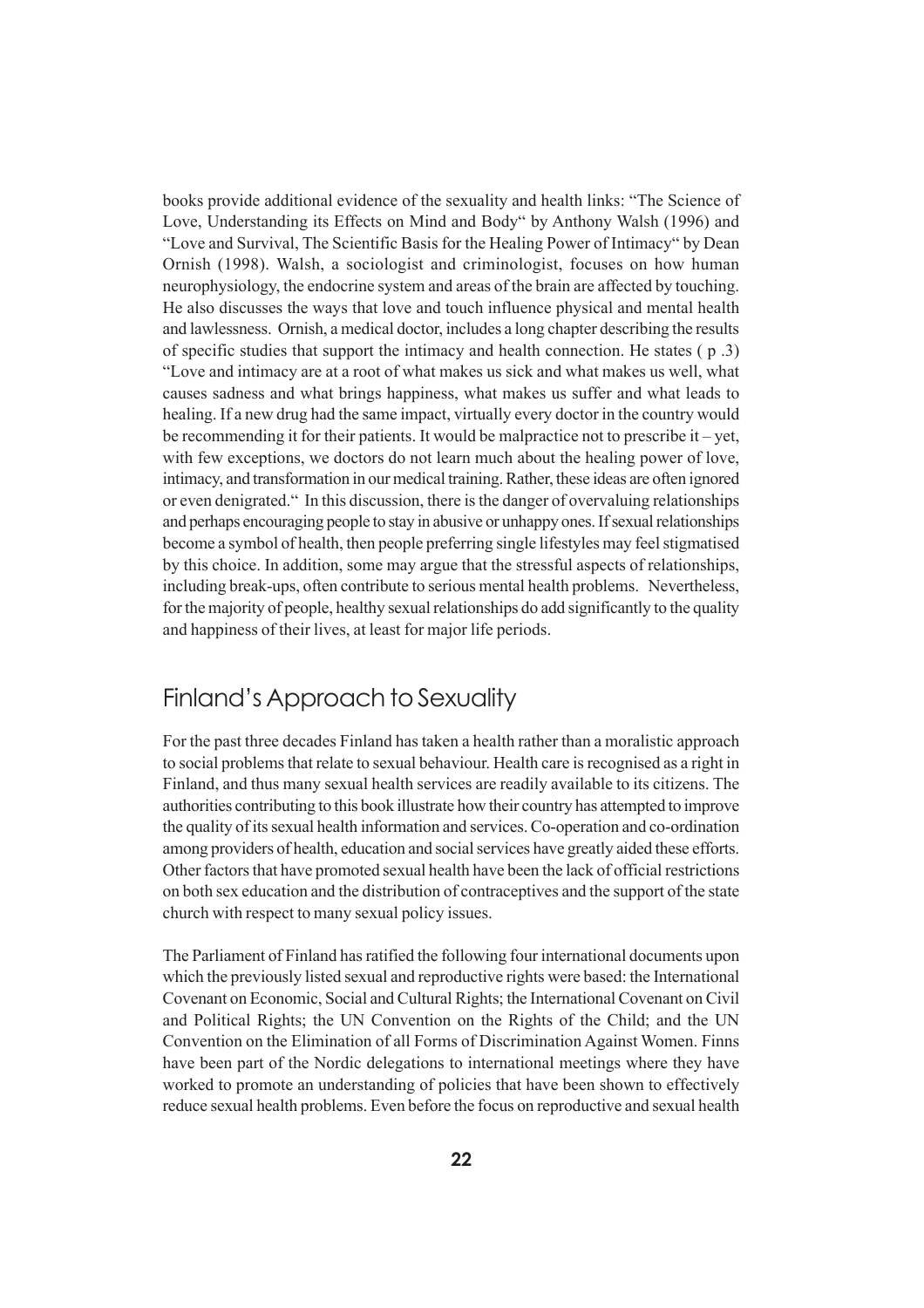in the mid 1990s as a result of the Cairo and Beijing conferences, Finns recognised the link between sexuality and health. In 1989, the Finnish National Board of Health published a report entitled "Eroticism and Health". The message of this report was clear: Sexual expression can improve the health and general quality of life of individuals and their families. The primary author of this publication, Osmo Kontula, wrote, "Positively experienced sexual activity is an efficient antidote against the ill-effects of stress...sexual intercourse produces thorough relaxation and alleviates the problems caused by hurrying and various kinds of discomfort. Romantic and sexual relationships have been found to effectively prevent loneliness and the resulting anxiety and depression" (p. 123). One of the recommendations of this report was that health care providers give guidance on sexual matters to parents, adolescents, the ill, disabled, and the elderly. In more recent work, Kontula (1998) has argued that a satisfying and safe sex life is the most important determinant of sexual health.

A representative sample of Finns has also acknowledged the connection between health and sexuality in a recent national survey: 88% of men and 79% of women agreed that sexual activity was beneficial for health and well being (Kontula and Haavio-Mannila, 1995). In this same survey sexually satisfied people reported better states of health and well being and less loneliness than did sexually unsatisfied people. Kontula and Haavio-Mannila (1997, p. 14) in an article on quality of life as a function of sexual satisfaction conclude " it would be beneficial to both individuals and society on the whole to adopt such social policies that would help people overcome their fears, worries, and problems concerning sexuality as well as provide favourable conditions for sex life, for example by teaching rewarding sexual practices."

The aforementioned examples illustrate views about sexual health in Finland. In the concluding chapter of this book, the state of sexual health in Finland will be evaluated with respect to recent criteria outlined by international groups of health, family planning, and sexuality professionals and also with respect to macro and micro determinants of sexual health. Such determinants are the focus of the next two chapters and will facilitate an understanding of sexual health in all countries, not just in Finland. To conclude this chapter, however, I discuss briefly the meaning and implications of the newly adopted rights approach to sexual health for such a discussion will help the reader understand the linkages among the issues and concepts presented in chapters 1 and 2.

# Meaning and Implications of Rights

The use of the word 'rights' has important implications. Dixon-Mueller (1993b, p. 6) states that the notion of rights involves the "concept of individual liberty in which the primary role of the state is to ensure freedom of the citizenry from abuses of power." She also states that another "concept of human rights is one of social entitlement, that is, the responsibility of society and the state to guarantee not only freedom of opportunity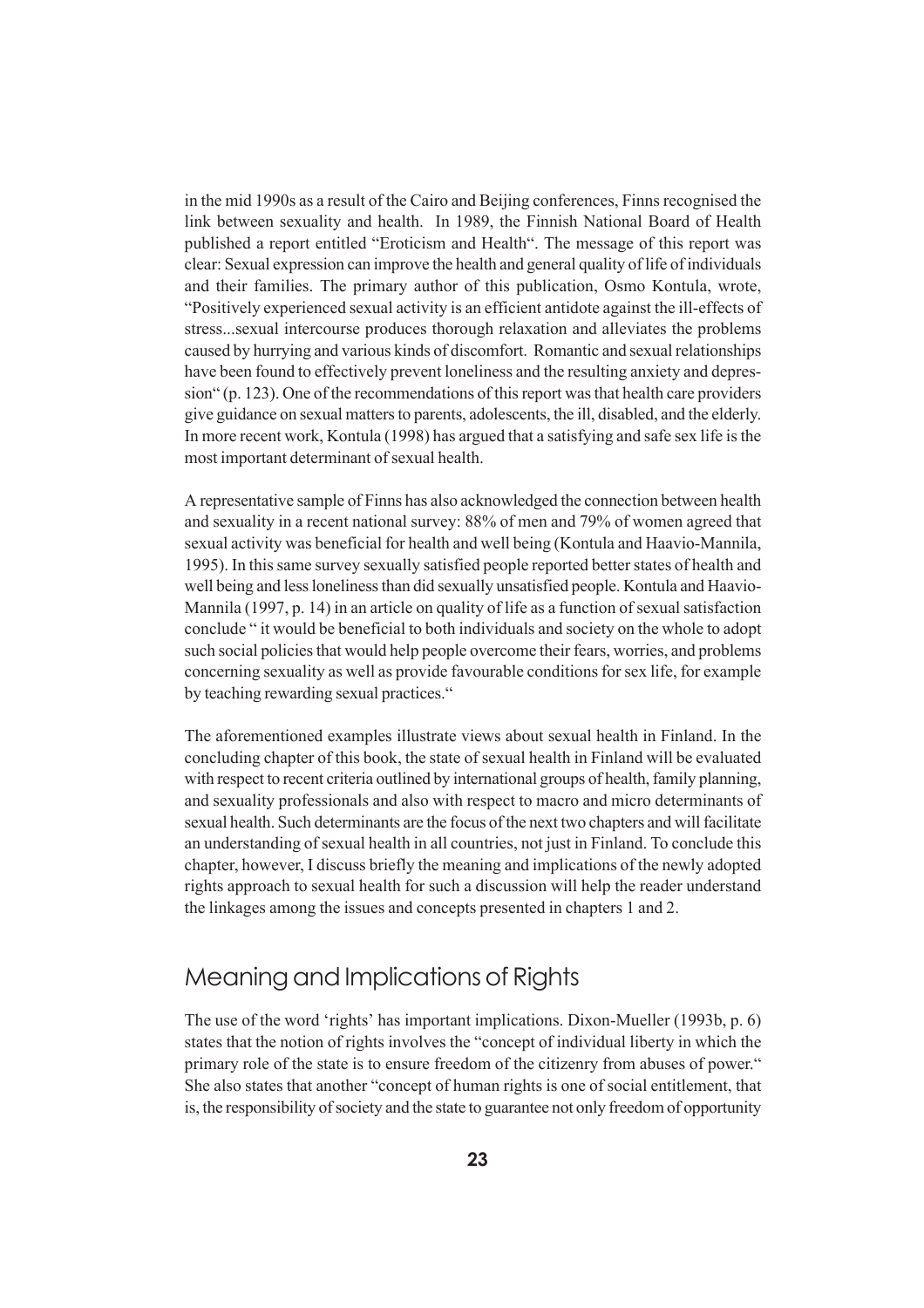to all its citizens but also achievement of results." An additional concept that is associated with rights or individual liberty is one of responsibility and obligations – on the part of individuals, parents, and families as well as of governments and institutions. Correa and Petchesky (1994) stress that the concepts of POWER and RESOURCES are essential components of rights. For example, they emphasize that rights are meaningless unless people have the POWER to make informed decisions about reproductive and sexual matters and the RESOURCES to carry out their decisions safely and effectively. Thus, people must have enough resources in terms of knowledge and economic and political power in order to exercise their sexual rights.

In a recent publication by the United Nations Population Fund (UNFPA) (1997) several reasons were given to support the importance of human rights. One use of the descriptions and lists of human rights agreed upon at international meetings is to promote change that will benefit large numbers of people. Several global trends create a need for an international consensus to set a standard of ethics by which nations can act to reduce the negative impact of the abuse of power that these trends typically encourage. The global commonalities cited by UNFPA (1997) include increasing urbanisation which often results in people of varying attitudes and cultures interacting with each other; increased international and internal travel and migration which also bring diverse groups in contact with each other. Other commonalities listed were increasing complexity and decentralisation of government, the collapse of civil administration, and the rising power of transnational entities and multinational corporations. All of these trends make the protection of less advantaged groups more difficult and promote the need for safeguarding basic rights of groups and individuals. Thus, rights agreed upon by representatives of a large number of countries at international conferences can serve as universal guidelines to express the "international conscience on matters of human rights" (UNFPA, p. 7, 1997). They can be one mechanism to protect against the strong tendency – documented so thoroughly by social scientists – for the more powerful to abuse the less powerful and marginalised of society.

The view of the meaning of rights endorsed here, and sexual rights in particular, is that rights always involve responsibility. Several 'responsible' actions are implied by the lists of sexual rights. For example, heterosexual couples must use contraception to avoid an unwanted pregnancy. Responsibility for birth control ideally should involve both participants in sexual activity. To have sex without unnecessary risks of getting a sexually transmitted disease, of course, means that safer sex techniques have to be known, discussed and enacted. Participants in sexual activities need to consider the wishes of their partner as well as their own in deciding how to interact sexually. These are just a few of the obvious responsibilities that are implied in the lists of sexual rights.

International discussions about rights have involved a good deal of debate and controversy. For example, rights have been associated with Western notions of individualism, and those who value a more collectivist worldview have been critical of the emphasis on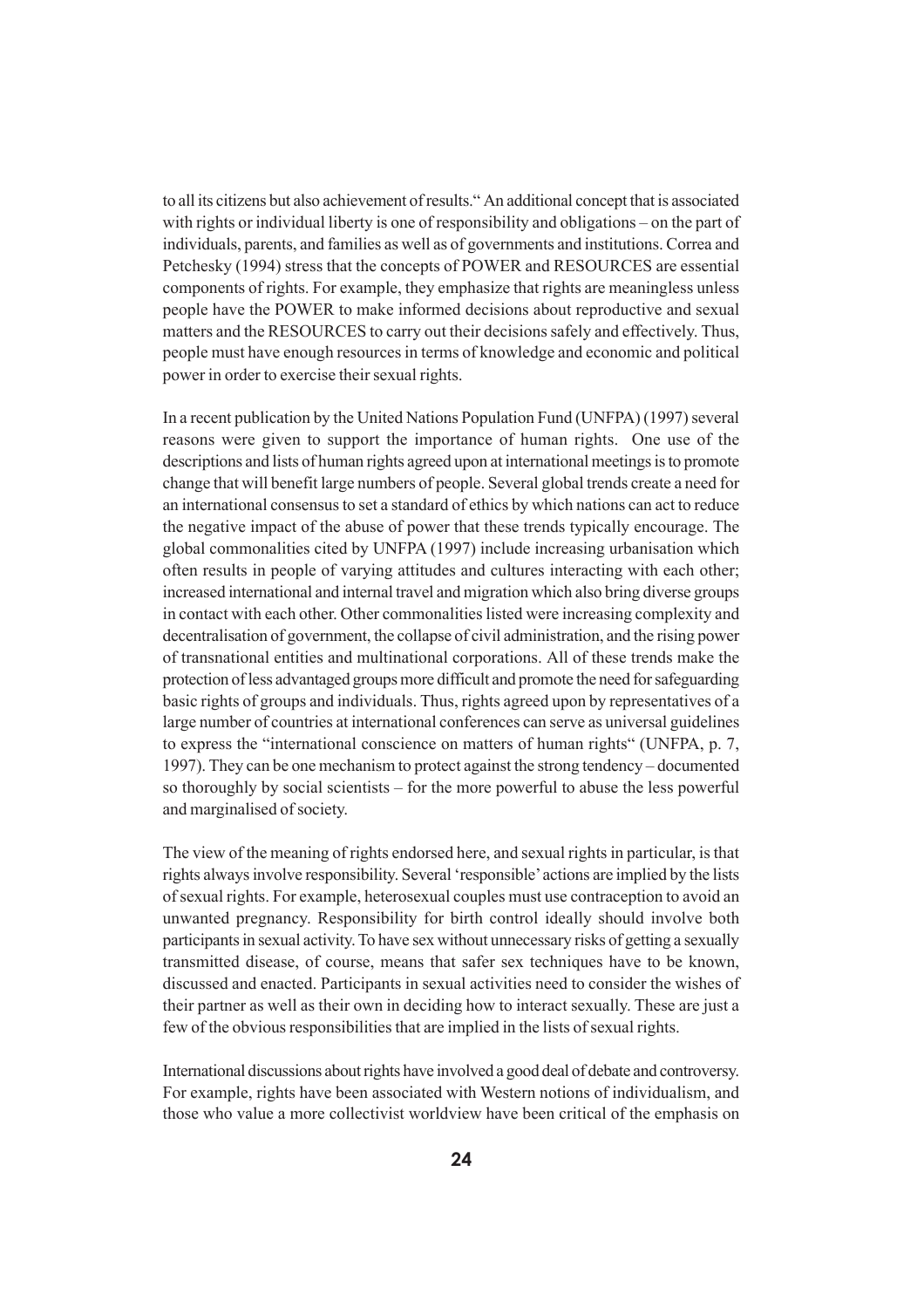individuals and their rights. Several questions have been raised. For example, how are rights of individuals reconciled with the good and benefit of the larger community and society? What responsibilities should accompany the exercise of someone's rights? How should conflicts of rights between individuals be resolved? Thus, the 'rights' concept does not always imply simple or obvious actions.

During the same time that family planning, women's health, human rights, and sexuality education and counseling organisations initiated their focus on sexual health and sexual rights, members of academic disciplines in the humanities and social sciences also began to focus upon these same topics. In the academic world, rights are commonly discussed in the context of inequality and the meaning of citizenship. A citizen is a member of a community/country and the rights and status of citizens vary considerably, both within and between communities/countries. It has been common to identify three types of citizenship. *Civil* citizenship relates to personal freedoms and property rights. *Political* citizenship concerns the right to organise, vote, and hold public office. *Social* citizenship includes the right to education and economic well being. In the last decade, a new dimension of citizenship has been discussed, *sexual* citizenship. Jeffrey Weeks (1998) writes about the *sexual* citizen who can claim a new form of belonging. In his view, *sexual* citizenship is about protecting the choices for one's private life in a more inclusive society. This notion of citizenship expands previous views of citizenship to include the sexual realm. A new international journal was launched in 1997 to deal with this as well as the more traditional aspects of citizenship – *Citizenship Studies*. In addition, in 1999 the UK sponsored an international conference entitled "Sexual Diversity and Human Rights". Most conference themes involved linking aspects of rights, sexuality, and citizenship. In the next chapter, relationships among rights, empowerment mechanisms and sexual health are discussed more thoroughly.

### **References**

- Apt, C. D., Hulbert, A. Pierce, and L. C. White. 1996. Relationship Satisfaction, Sexual Characteristics and the Psychosocial Well-Being of Women. *The Canadian Journal of Sexuality*, 5, 195-210.
- Basso, Stella. 1993. Health and Sexuality from A Gender Perspective. In Elsa Gomez (Ed.) *Gender, Women and Health in the Americas*, Scientific Publication 541, Washington, DC: Pan American Health Organization of the WHO.
- Boland, Reed and Anika Rahman. 1997. Promoting Reproductive Rights: A Global Mandate. New York: Center for Reproductive Law and Policy.
- Coleman, Eli. 1998. Promoting Sexual Health: the Challenges of the Present and Future. In J. J. Borras-Valls and M. Perez-Conchillo (Eds*.), Sexuality and Human Rights, Proceedings of the XIIIth World Congress of Sexology, Valencia, Spain, 25-29 June 1997.* Valencia: Scientific Committee, Instituto De Sexologia Y Psicoterapia Espill. Colton, Helen. 1983. The Gift of Touch: How Physical Contact Improves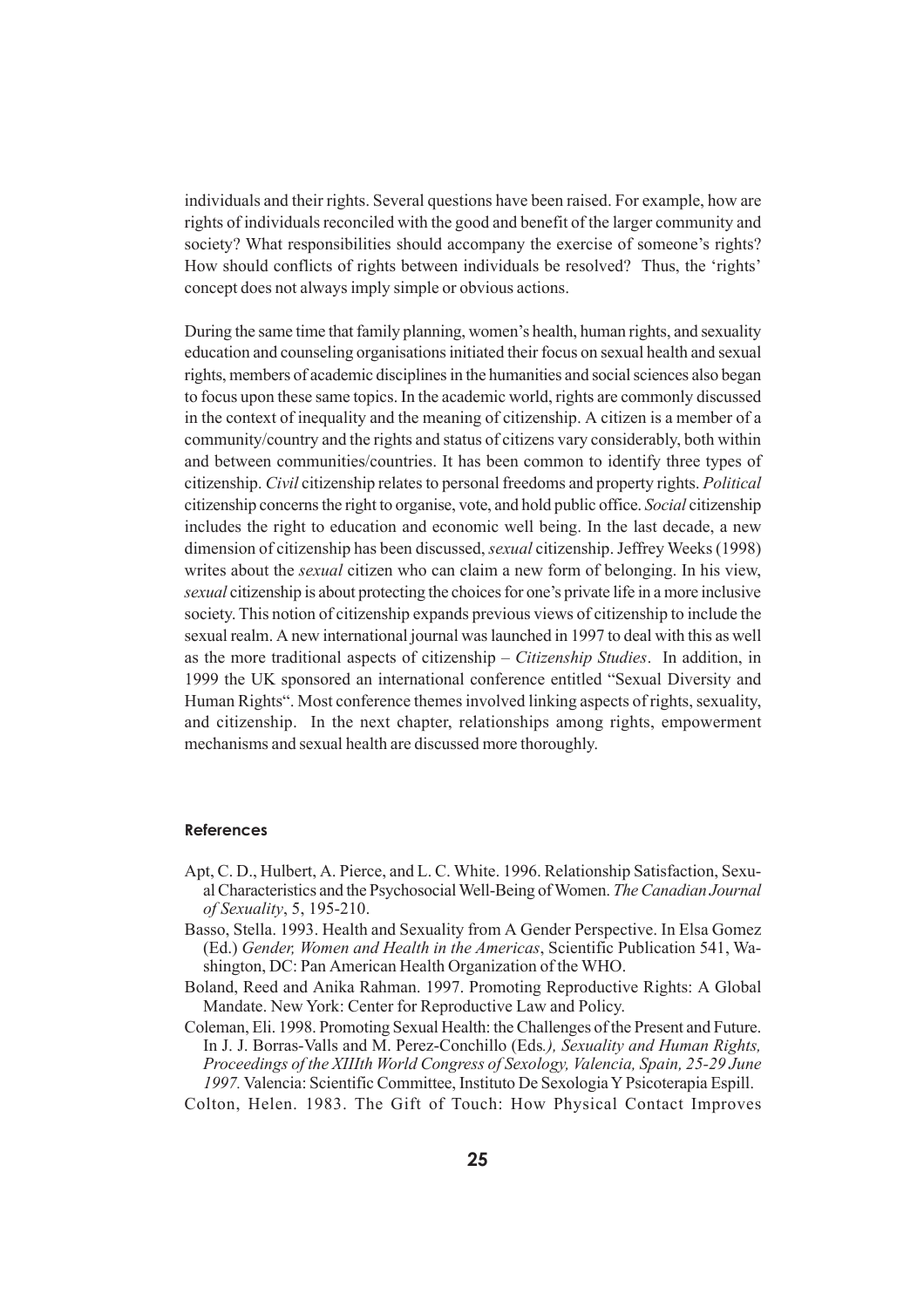Communication, Pleasure, and Health. New York: Seaview/ Putnam.

- Cook, Rebecca. 1993. International Human Rights and Women's Reproductive Health. *Studies in Family Planning*, 24, 73-86.
- Cook, Rebecca. 1995. Human Rights and Reproductive Self-Determination. *American University Law Review*, 44, 975-1016.
- Cook, Rebecca and Mahmoud Fathalla. 1996. Advancing Reproductive Rights Beyond Cairo and Beijing. *International Family Planning Perspectives*, 22, 115-121.
- Correa, Sonia. 1997. From Reproductive Health to Sexual Rights: Achievements and Future. *Reproductive Health Matters* 10, 107-116.
- Correa, Sonia and Rosalind Petchesky. 1994. Reproductive and Sexual Rights: A Feminist Perspective. In G. Sen, A. Germain, and L. Chen (Eds.) *Population Polices Reconsidered: Health, Empowerment, and Rights.* Boston: Harvard School of Public Health.
- David, Henry. 1994. Reproductive Rights and Reproductive Behavior: Clash or Convergence of Public and Private Values and Public Policies? *American Psychologist,* April, 343-349.
- Dixon-Mueller, Ruth. 1993a. The Sexuality Connection in Women's Reproductive Health. *Issues in Family Planning,* 24, 269-282.
- Dixon-Mueller, Ruth. 1993b. From Population Policy and Women's Rights: Transforming Reproductive Choice. Westport, CT: Praeger.
- Erotiikka ja terveys. 1989. (Eroticism and health). Terveyskasvatuksen neuvottelukunta. Lääkintöhallituksen julkaisuja. Sarja Tilastot ja selvitykset 4/1989. Helsinki. (Finnish National Board of Health).
- Frank, Odile. 1994. International Research on Sexual Behavior and Reproductive Health: A Brief Review with Reference to Methodology. In J. Bancroft (Ed.) *Annual Review of Sex Research 5*, Mt. Vernon, IA: Society for the Scientific Study of Sexuality.
- Freedman, Lynn and Isaacs, Stephen. 1993. Human Rights and Reproductive Choice in International Law. *Women's Global Network for Reproductive Rights Newsletter, 43*, April-June.
- Gill, Derek. 1977. Illegitimacy, Sexuality and the Status of Women. London: Blackwell.
- Hardon, Anita and Elizabeth Hayes (Eds.). 1996. Reproductive Rights in Practice, A Feminist Report on the Quality of Care. London: Zed Books.
- Hardon, Anita, Ann Mutua, Sandra Kabir, and Elly Engelkes. 1997. Monitoring Family Planning and Reproductive Rights: A Manual For Empowerment. London: Zed Books.
- Hartmann, Betsy. 1995. Reproductive Rights and Wrongs, the Global Politics of Population Control. Boston: South End Press.
- Hatfield, Robert. 1994. Touch and Sexuality. In V. L. Bullough and B. Bullough (Eds.) *Human Sexuality, An Encyclopedia*. New York: Harland.
- Hayes, Elizabeth and Anita Hardon (Eds.) 1996. Family Planning and Reproductive Rights, A Feminist Report. London: Zed Books.
- Helfferich, Cornelia. 1996. Sexual and Reproductive Health: the empress' New Clothes? *Choices,* 25, 2-3.
- International Planned Parenthood Federation. 1995. Sexual and Reproductive Health: Family Planning Puts Promises Into Practice. London: IPPF
- International Planned Parenthood Federation. 1996. Charter on Sexual and Reproductive Rights. London: IPPF
- International Planned Parenthood Federation. 1997. Sexual and Reproductive Health,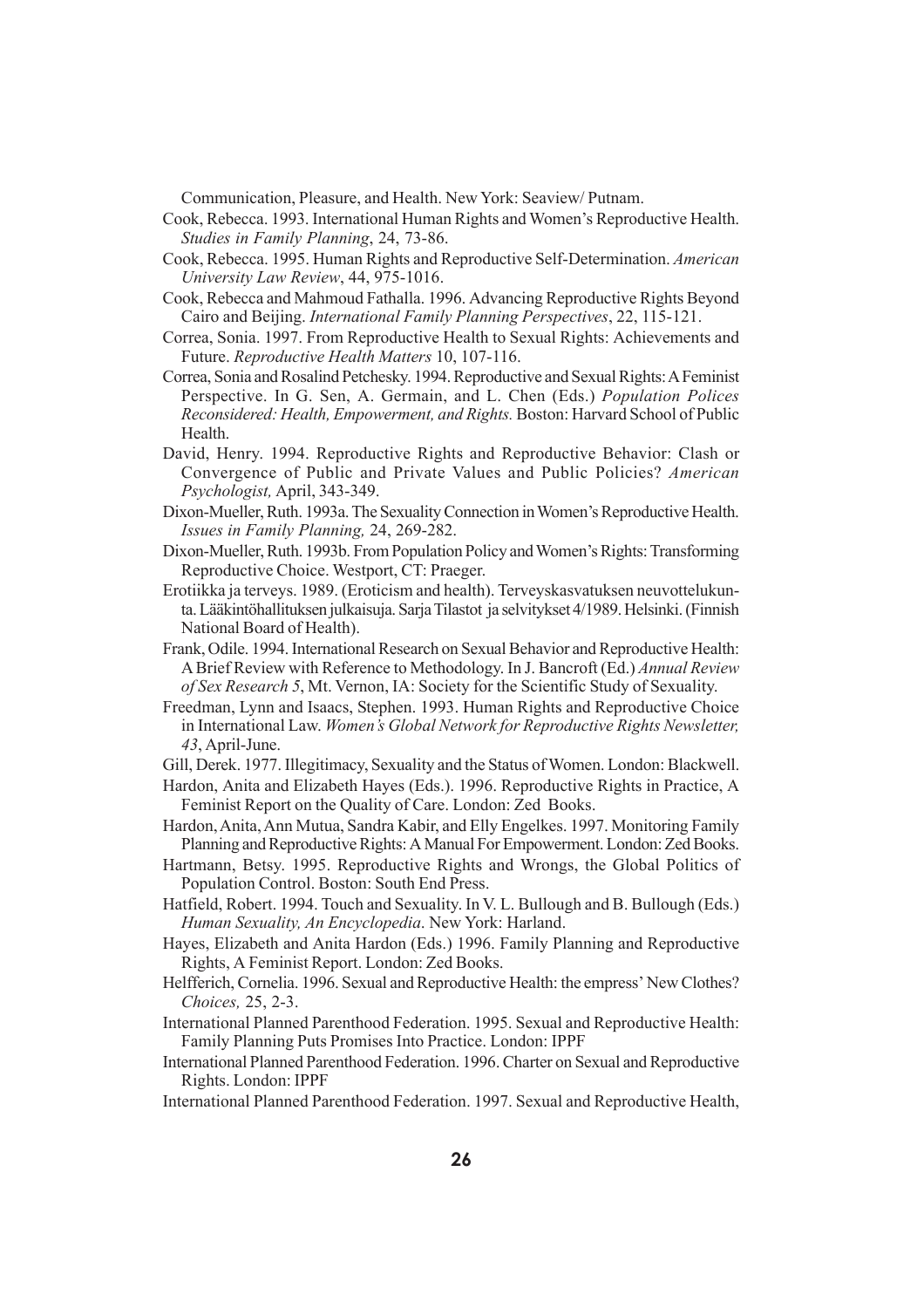A New Approach with Communities. London: IPPF.

- Japanese Organization for International Co-operation in Family Planning, Inc. (JOICFP). 1997. Sexual and Reproductive Rights in Europe: President of IPPF Europe Region outlines challenges for Europe at Tokyo symposium. JOICFP News. Tokyo: JOICFP.
- Jones, E., J. Forest, N. Goldman, S. Henshaw, R. Lincoln, J. Rosoff, C. Westoff, and D. Wulf. 1986. Teenage Pregnancy in Developed Countries, New Haven, CT Yale University Press.
- Jones, E., J. Forest, S. Henshaw, J. Silverman, and A. Torres. 1989. Pregnancy, Conception, and Family Planning Services in Industrialized Countries. New Haven, CT Yale University Press.
- Ketting, Evert. 1996. Sexual Health is Something Different. *Choices* 25, No. 2, 1.
- Klouda, T 1996. Sexual Health? How Boring. *Choices* 25, No. 2, 7-12.
- Kontula, Osmo. 1998. Sexual Health Perspectives from Across the Atlantic. Invited Plenary Talk presented at the Eastern Region Annual Meeting of the Society for the Scientific Study of Sexuality. April
- Kontula, Osmo and E. Haavio-Mannila. 1995. Sexual Pleasures. Enhancement of Sexual Life in Finland. Aldershot: Dartmouth.
- Kontula, Osmo and E. Haavio-Mannila. 1997. Quality of Life as a Function of Sexual Satisfaction. *Quality of Life Newsletter,* 18, 14.
- Lindahl, Katrina, Maritta Vikorsson and Neil Rasmussen. 1995. Sexual Rights of Young Women in Denmark and Sweden. 1995. Hellerup: The Danish Family Planning Association and Stockholm: The Swedish Association for Sex Education.
- Mahmud, Simeen and Anne Johnson. 1994. Women's Status, Empowerment, and Reproductive Outcomes. In G. Sen, A. Germain, and L. Chen (Eds.) *Population Policies Reconsidered: Health, Empowerment, and Rights.* Boston: Harvard School of Public Health.
- Ministry of Supply and Services Canada. 1994. Canadian Guidelines for Sexual Health Education. Ottawa, Ontario: Minister of National Health and Welfare.
- Montague, A. 1978. The Human Significance of the Skin. New York: Harper and Row.
- Nair, Sumati. 1997. First African Youth Conference on Sexual Health. *Women's Global Network for Reproductive Rights Newsletter,* 580, 27.
- Newman, Karen (Ed.). 1997. Guidelines for the use of the IPPF Charter on Sexual and Reproductive Rights. London: International Planned Parenthood Federation.
- Prescott, James. 1975. Body pleasure and the Origins of Violence. *Bulletin of the Atomic Scientists*, 31, 10-20.
- Ornish, Dean. 1998. Love and Survival, The Scientific Basis for the Healing Power of Intimacy. New York: Harper Collins.
- Packer, Corinne. 1996. The Right to Reproductive Choice: A Study in International Law. Turku-Åbo, Åbo Academy University: Institute for Human Rights.
- Rahman, Anika and Rachael Pine.1996. An International Human Right to Reproductive Health Care: Toward Definitions and accountability. *Health and Human Rights*; 1, 401-427.
- Smith, G. D., S. Frankel and J. Yarnell. 1997. Sex and Death: Are they Related? Findings from the Caerphilly Cohort Study. *British Medical Journal*, 315, 1641-1644.
- Spitz, Rene. 1947. Hospitalism: A Follow-Up Report. In D. Fenichel, P. Greenacre and A. Freud (Eds.) *The Psychoanalytic Study of the Child,* Vol. 2. New York: International Universities Press.